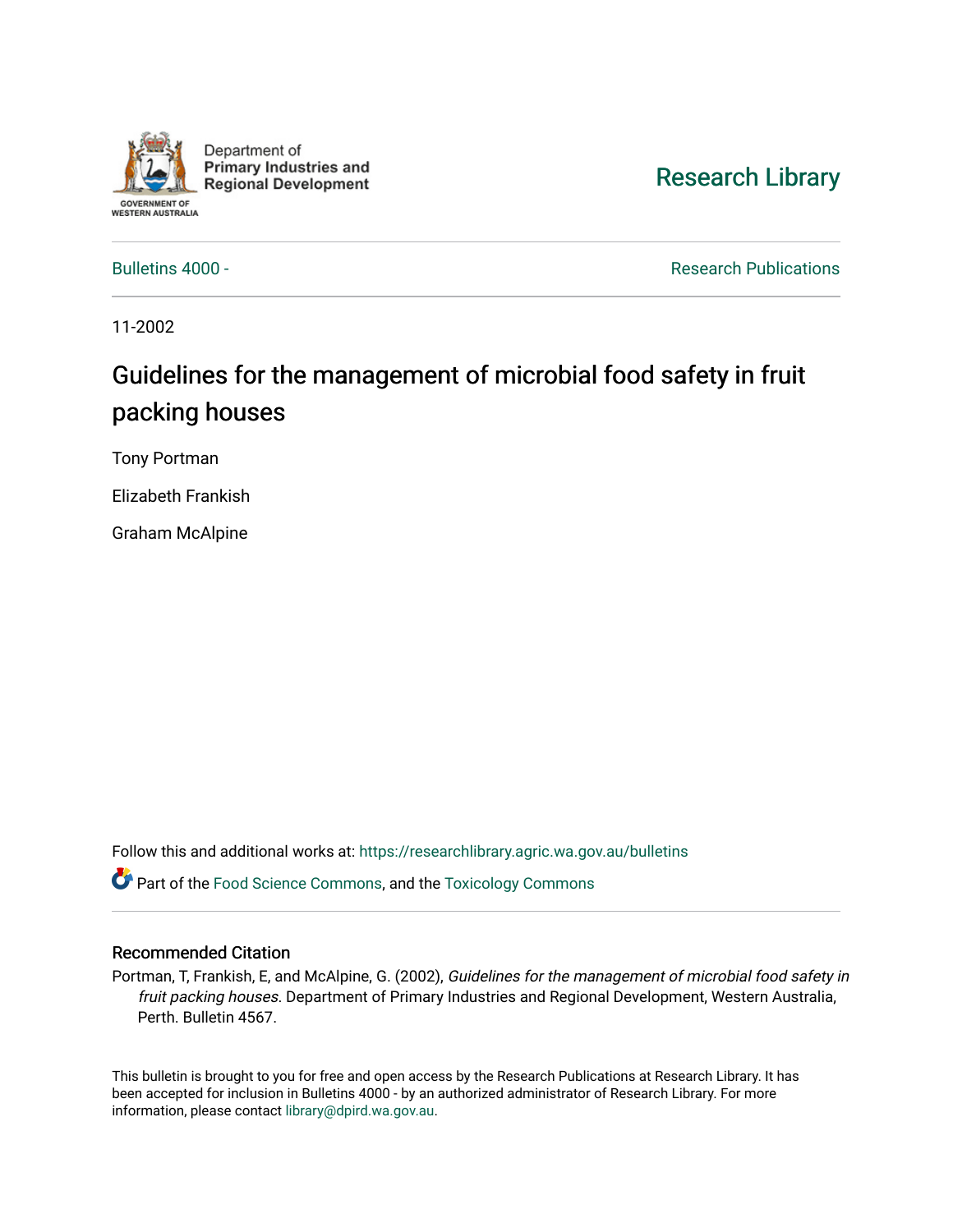# **Guidelines for the Management of Microbial Food Safety in Fruit Packing Houses**

**Bulletin 4567 November 2002**



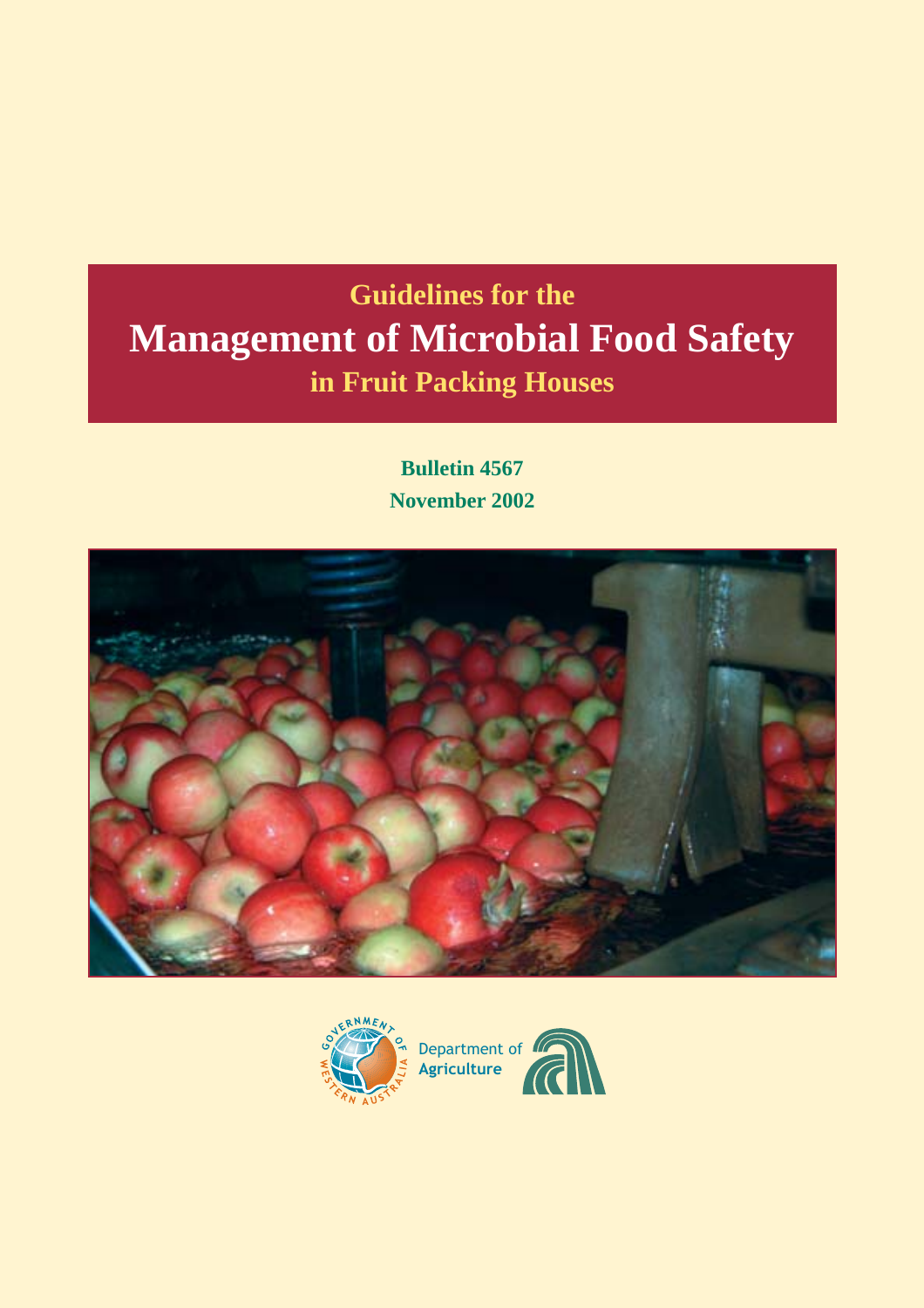# **ACKNOWLEDGMENTS**

This document has been prepared on behalf of the Department of Agriculture, Western Australia by:

Tony Portman, Deciduous Fruit Project, Department of Agriculture, WA Elizabeth Frankish, Microserve Laboratory Pty Ltd, Perth, WA Graham McAlpine, McAlpine Management Services Pty Ltd, Perth, WA

The document was circulated in draft form for review. The following individuals are acknowledged for their valuable contribution to the final document:

- Scott Ledger, Department of Primary Industries Oueensland
- Jane Lovell, Tasmanian Quality Assured Inc.
- Julia Behrsing, Agriculture Victoria
- Chris Chan, SafeFood New South Wales
- Richard Bennett, Horticulture Australia Ltd
- Peter McFarlane, Australian Fresh Stone Fruit Growers Association Inc.
- Val Hilton, Australian Apple and Pear Growers Association
- Eleanor Melvin-Carter, Department of Agriculture, WA.

#### **Disclaimer**

The Chief Executive of the Department of Agriculture and the State of Western Australia accept no liability whatsoever by reason of negligence or otherwise from use or release of this information or any part of it.

© Chief Executive Officer of the Department of Agriculture, Western Australia, 2002.

#### **Future Developments**

The management and control of microbial and other food safety risks in fresh produce is under constant review and is the subject of ongoing research and development. This document, and other documents referenced as relevant material herein, should be used in this context. Future updates of Codes of Practices and other guidelines will be issued to reflect the increase in knowledge over time and the changes in management practices that need to be implemented.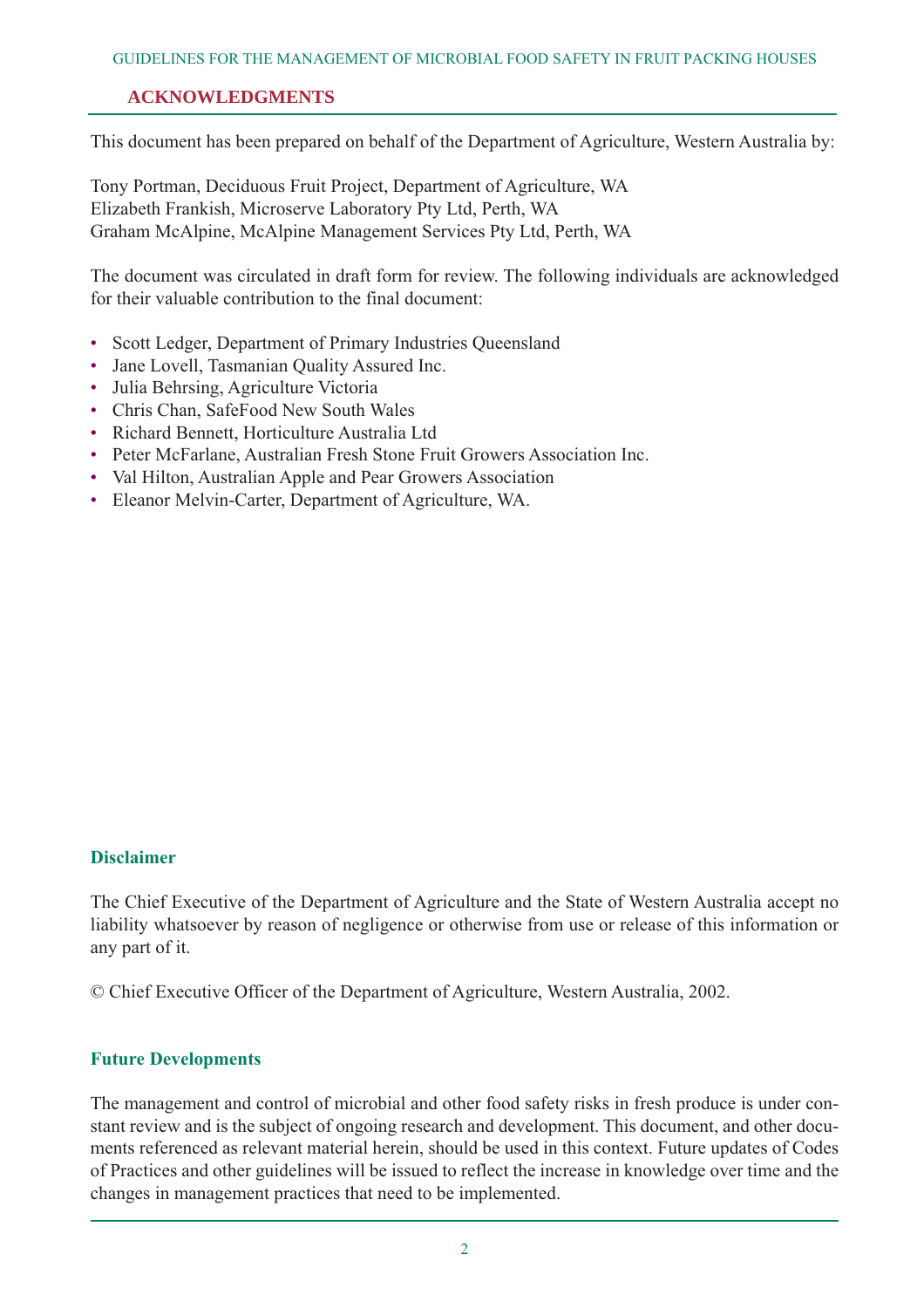# **Contents**

| 1.0 |     | <b>Introduction</b>                             | 4                        |
|-----|-----|-------------------------------------------------|--------------------------|
|     | 1.1 | Purpose of the document                         | 5                        |
|     | 1.2 | Background to the issues                        | 5                        |
|     | 1.3 | Use of the guidelines                           | 5                        |
| 2.0 |     | <b>Water quality control</b>                    | 6                        |
|     | 2.1 | Water source                                    | 7                        |
|     |     | 2.2 Water storage                               | $\overline{\mathcal{I}}$ |
|     |     | 2.3 Water use                                   | $\overline{7}$           |
|     |     | 2.3.1 Irrigation                                | 8                        |
|     |     | 2.3.2 Fertiliser/pesticide application          | 8                        |
|     |     | 2.3.3 Dump tanks                                | 8                        |
|     |     | 2.3.4 Fruit washing                             | 9                        |
|     |     | 2.3.5 Equipment and packing house               |                          |
|     |     | washing                                         | 9                        |
|     |     | 2.3.6 Water cooling systems                     | 10                       |
|     |     | 2.3.7 Staff facilities                          | 10                       |
|     |     | 2.4 Water treatment systems                     |                          |
|     |     | and options                                     | 10                       |
|     | 2.5 | Monitoring water treatment and<br>water quality | 12                       |
|     |     |                                                 |                          |
| 3.0 |     | <b>Cleaning and sanitising programs</b>         |                          |
|     | 3.1 | What should be included in                      |                          |
|     |     | cleaning and sanitising?                        | 14                       |
|     | 3.2 | How are cleaning and sanitising                 |                          |
|     |     | undertaken?                                     | 14                       |
|     | 3.3 | The washing and grading line                    | 15                       |
| 4.0 |     | <b>Shed sanitary control</b>                    | 16                       |
|     | 4.1 | Sources of microbial                            |                          |
|     |     | contamination                                   | 16                       |
|     | 4.2 | The outside environment                         | 16                       |
|     | 4.3 | Inside the packing house                        | 16                       |
|     |     | 4.3.1 The cleaning and sanitising               |                          |
|     |     | programs                                        | 16                       |
|     |     | 4.3.2 Pest control program                      | 18                       |
|     |     | 4.3.3 Other areas of control                    | 19                       |
|     | 4.4 | Storage of equipment and<br>chemicals           | 20                       |
|     |     |                                                 |                          |
| 5.0 |     | <b>Personnel hygiene control</b>                |                          |
|     | 5.1 | <b>Staff facilities</b>                         | 21                       |
|     | 5.2 | Food handler hygiene                            | 21                       |
|     |     | 5.2.1 Personal hygiene                          | 21                       |
|     |     | 5.2.2 Illness                                   | 22                       |
|     |     | 5.2.3 Cross contamination                       | 22                       |
|     |     | 5.3 Training                                    | 22                       |

| 6.0<br><b>Product handling guidelines</b>               |                   |                                                       |    |  |
|---------------------------------------------------------|-------------------|-------------------------------------------------------|----|--|
|                                                         | 6.1               | Microbial risk categories and                         |    |  |
|                                                         |                   | microbiological criteria for fruit                    | 23 |  |
|                                                         | 6.2               | The cold chain                                        | 24 |  |
| 7.0                                                     |                   | <b>Conclusion</b>                                     | 25 |  |
| 8.0                                                     |                   | <b>Referenced documents</b>                           | 26 |  |
|                                                         | <b>Appendices</b> |                                                       |    |  |
|                                                         |                   | <b>Appendix 1 - Glossary of terms and definitions</b> |    |  |
|                                                         |                   |                                                       | 28 |  |
|                                                         |                   | <b>Appendix 2 - The microbiology of fresh produce</b> |    |  |
|                                                         |                   |                                                       | 29 |  |
| <b>Appendix 3 - Quality assurance in packing houses</b> |                   |                                                       |    |  |
|                                                         |                   |                                                       | 33 |  |

#### **Tables**

| 1. Requirement for the microbiological quality of water |
|---------------------------------------------------------|
| depending on its intended use                           |

- 2. A comparison of sanitising options for water treatment
- 3. Potential hazards from the outside environment and their control measures
- 4. Microbial risk categories for fruit
- 5. Microbiological criteria for high risk fruit
- 6. Examples of food-borne illness outbreaks associated with fruit

#### **Figures**

- 1. Breakdown of sites in the wash line where *Listeria* was detected
- 2. Diagrammatic layout of a packing house operation

#### **Photographs**

- 1. Water dump high water quality is required
- 2. Collection of a water sample for bacterial analysis
- 3. Swabbing wash brushes for microbial contamination
- 4. a and b. Sites on the packing line such as cups, that are in direct contact with fruit, should be kept clean
- 5. Water stored in dams is at risk of microbial contamination from birds and animals
- 6. Unsatisfactory hygiene controls at a packing house
- 7. Unsatisfactory hygiene controls at a packing house
- 8. Domestic animals should not be allowed entry into packing houses
- 9. Waste should be cleared away frequently and stored in designated bins
- 10. Appropriate storage of packaging material reduces pests and microbial contamination
- 11. Hand washing facilities should be provided with instruction to employees
- 12. *E. coli* a faecal contaminant *Salmonella* – a food-borne pathogen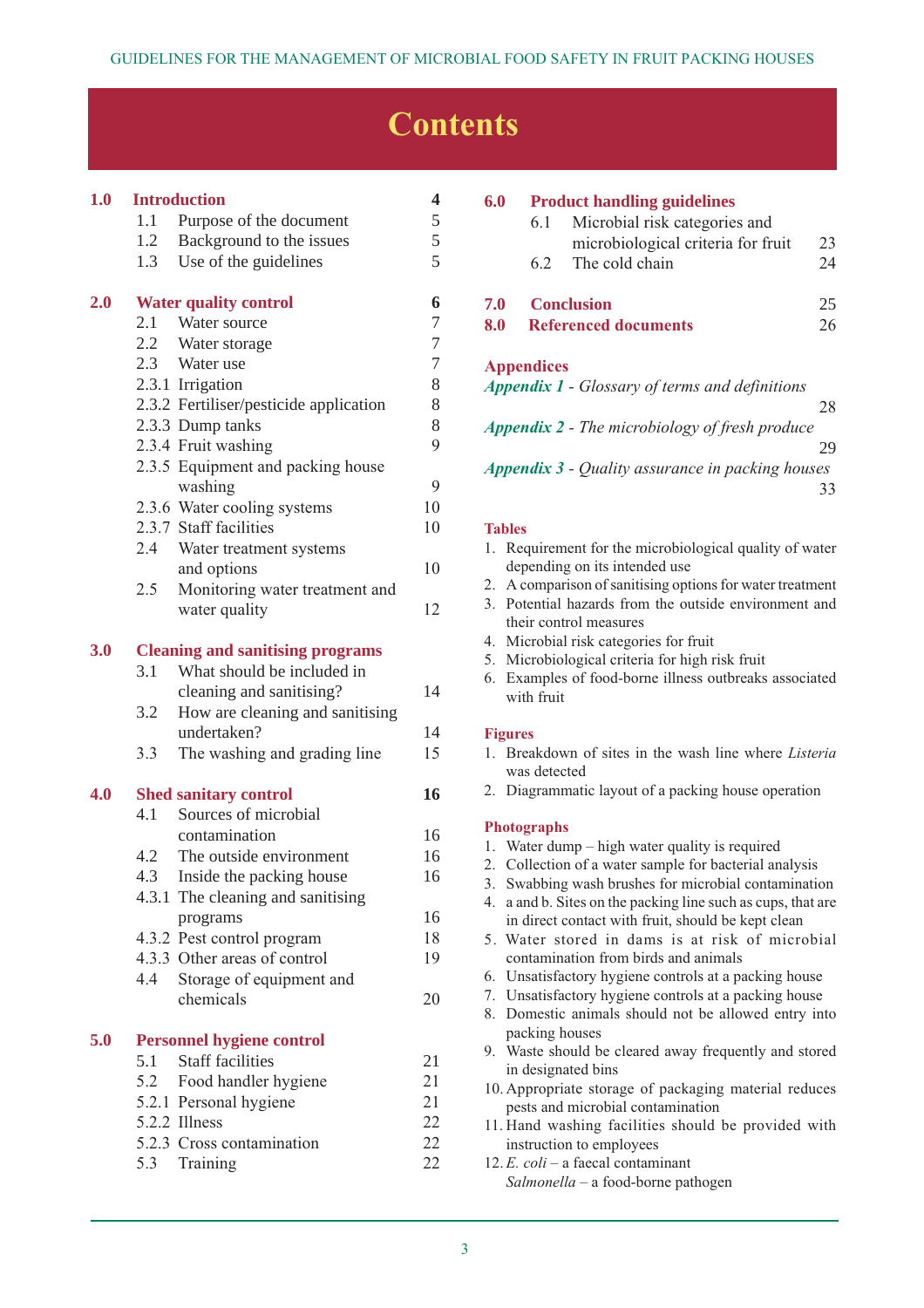# **Microbial Food Safety in Fruit Packing Houses**

# **1.0 Introduction**

# **1.1 Purpose of the document**

The fresh produce industry has undergone significant change in recent years in the application of quality assurance to business operations. The quality assurance schemes implemented such as the  $SOF<sup>CM</sup>$  programs, have generally served to provide a focus on food quality and operational issues, as well as food safety.<sup>6</sup> Improvements of all aspects of the operations are identified to provide consistent quality, safe produce.

The fresh produce industry has been perceived as safe and free of the microbiological risks identified with other areas of the food industry. Primary producers have not always considered their role in the whole food chain, and therefore have not recognised the potential impact of their contribution to food safety control.3 However, the increasing demand for value-added fresh fruit and vegetables has resulted in a changing pattern of risks which challenges these long-held beliefs and assumptions.

There is now increasing recognition of the significance of food safety management in horticultural operations to control food safety risks in fresh produce throughout the food chain.4,5,8,9,13,14,16,18,21,22 The controls applied at farm and pack house stages influence the level of risk in the retail, food service, and processing sectors.

Integration of monitoring programs into QA systems has resulted in increased awareness of potential food safety concerns for the industry. In addition the increased incidence of food-borne illness outbreaks from microbial contaminants in fresh produce has highlighted the need for the collection of more data and improved information to identify and manage the risks.<sup>1</sup>

Isolation of microbial pathogens from fresh produce included in routine monitoring at wholesale level in Western Australia identified the need for appropriate interpretation of the findings. This resulted in extending microbiological surveys to pack houses to identify sources of contamination and potential control mechanisms.

This document is designed to provide practical guidance on how to minimise microbial contamination and food safety risks in packing houses.

#### **1.2 Background to the issues**

It is well known that the incidence of food-borne illness is increasing worldwide. Some factors identified as contributing to this trend are directly relevant to fresh produce operations. Indeed the number of reported food-borne illness outbreaks linked to fresh produce is also increasing.

Increased density of populations allows for easier spread of infections, and changes in the populations such as overall ageing, increases the vulnerability of the population to illness.

The consumer is demanding food with longer shelf life, and at the same time requiring fresh food free of preservatives. This provides a niche for microbes such as *Listeria monocytogenes*that can grow at low temperatures and under different atmospheric conditions.

Food-borne pathogens are no longer contained locally as people and their produce move freely around the globe. Microorganisms undergo change and microbes previously regarded as harmless or having low virulence can become highly virulent through mutation or gene transfer. This is believed to explain the emergence of the toxigenic strains of *Escherichia coli* such as *E. coli* 0157:H7.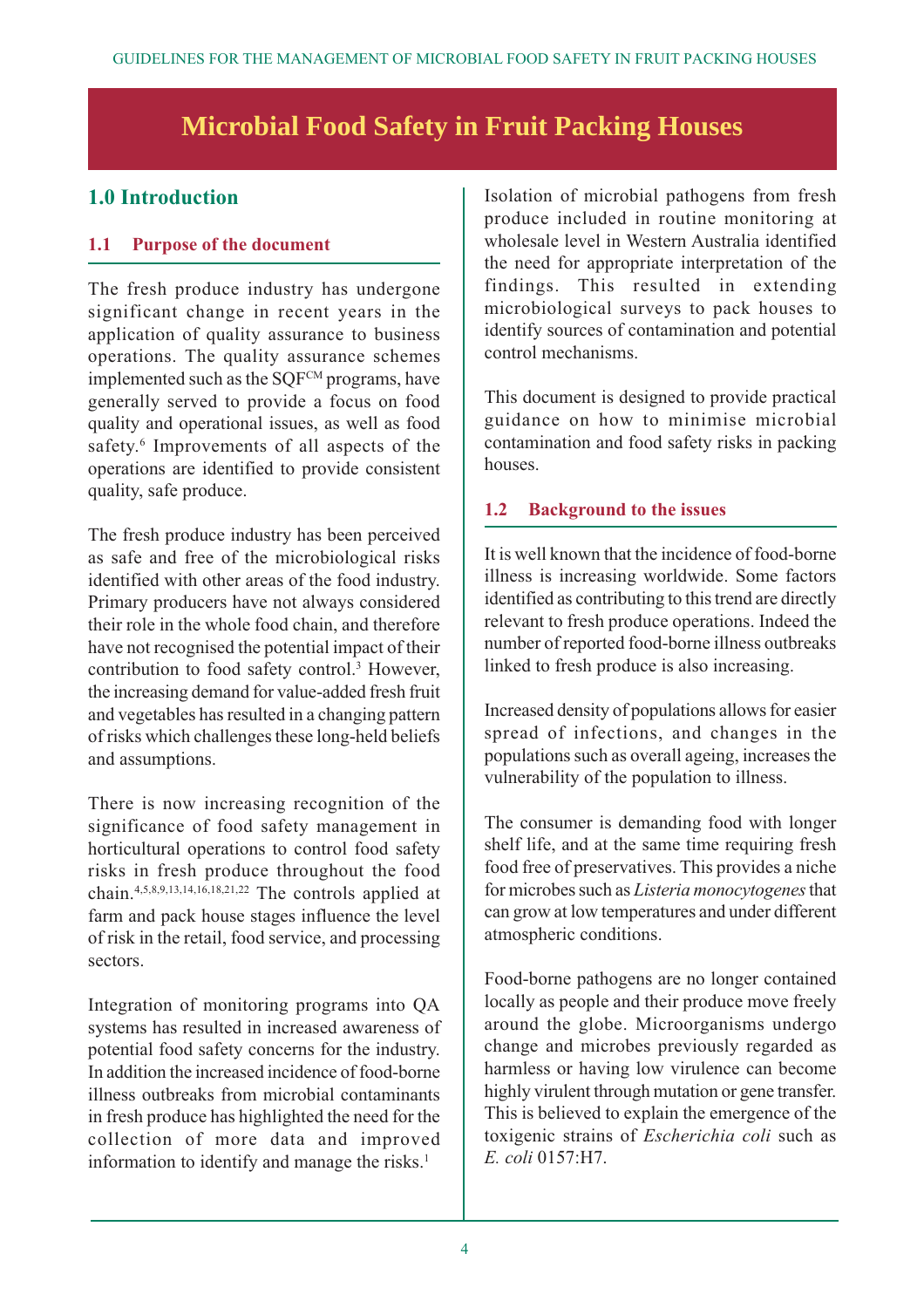The modern management of medical conditions results in an increased proportion of the population with deficient immune systems that may be using chemotherapy for example, and these people are more susceptible to food-borne pathogens.

In addition:

- fresh fruit is primarily eaten raw and so there is no microbiological kill step such as cooking
- some of the pathogenic microorganisms found on fruit and vegetables can cause illness in very low numbers
- there is greater consumption of food outside the home and increased consumption of prepared fruit and vegetables for immediate use in the home
- active promotion of fruits and vegetables as part of a healthy diet increases general consumption, thereby increasing the likelihood of food-borne illness from these commodities
- storage conditions, transport, and further processing of fruit and vegetables may provide conditions that enhance survival and growth of pathogenic microorganisms

The increase in food-borne illness outbreaks and growing concern about food safety hazards in general has provided the framework for review of regulations and the need for food safety controls. The food industry is regulated by national standards and a variety of codes of practice that are both government and industry developed. Chemical and microbiological standards in the Australia New Zealand Food Standards  $Code<sup>10</sup>$  apply to specific industry sectors. However, the fresh produce sector has had regulation applied to only chemical residues and heavy metals, with Standard 1.4.2 of the new Food Standards Code listing all permitted Maximum Residue Limits (MRL's).

MRL's are regulated in each State by the relevant Government agency and controlled under their respective State legislation. The implementation and encouragement of quality assurance on farms by government agencies is voluntary and not regulatory driven.

Concurrently with the development of these programs has been increasing global market pressure for microbiological risks in fresh produce to be assessed, managed, and monitored. Whilst microbiological standards have not been developed to date for this sector, it is well recognised that microbiological guidelines for fresh produce are an essential part of on-farm and packing house food safety. There is a need for much more data to be accumulated, but there is sufficient knowledge to provide a basis for monitoring for target organisms, and interpreting results appropriately within the quality assurance program.

In 2002 a new section of the Australia New Zealand Food Standards Code, Food Safety Standards, was implemented. These Standards include requirements for food businesses to meet minimum standards in relation to food safety practices, food premises and equipment. Primary production is excluded from the requirements of the standard. However, if a primary producer sells fresh produce directly to the public, or conducts any form of on-farm processing that substantially transforms the fruit, then they must comply with all requirements of the Standard. The Standards incorporate many basic food safety guidelines that may already be in place as part of SQF or another quality assurance program.

These recent regulatory developments, whilst having a direct impact on food businesses in food service, manufacturing, wholesaling and retailing, have a significant indirect impact on fresh produce businesses through supply chain requirements. Regulations that influence one sector of the food industry will also affect that sector's suppliers. Hence wholesalers, processors, and retailers require the packing house operator to deliver produce that has come from a verified food safety program. The whole food chain must accept responsibility for the supply of safe food and cooperate wherever needed to ensure this happens.

Whether or not a packing house is selling fruit direct to the public, market-driven needs and duty of care dictate that the basic requirements of food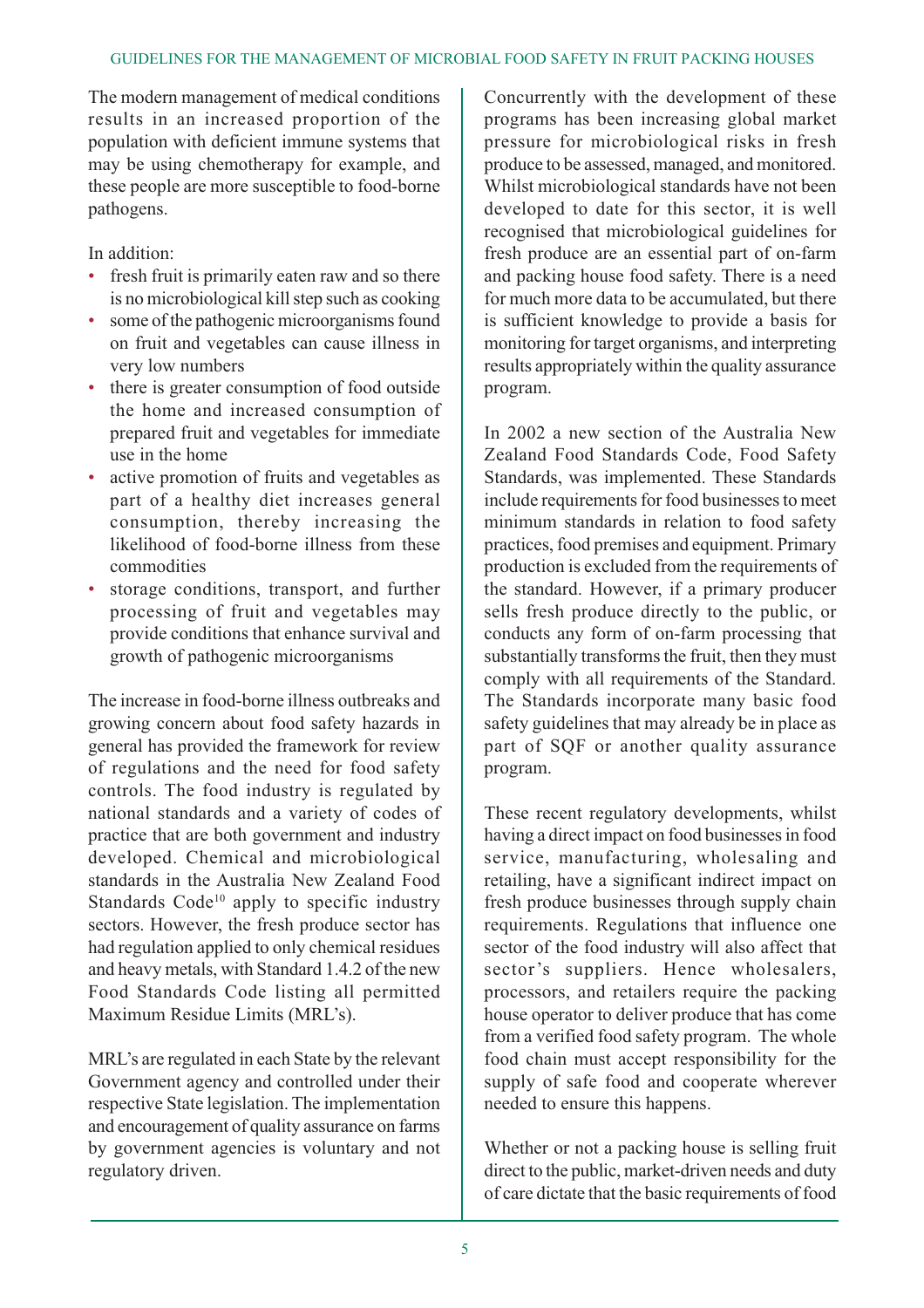safety control be applied. Consideration to microbiological risks is essential in meeting these requirements.

Other food safety guidelines that relate to packing house operations that are available and can be used in conjunction with this guideline include *Food Safety Guidelines for the Australian Fresh-Cut Produce Industry*<sup>9</sup> produced by the Food Packaging CRC and AFFA *Guidelines for On-Farm Food Safety for Fresh Produce*<sup>14</sup>. These guidelines outline the inputs to fresh-cut food safety from the field through to value-added produce.

# **1.3 Use of the guideline**

This guideline has been developed to assist packing house operators in the practical application of good agricultural, hygienic, and manufacturing practices to manage and control microbial food safety hazards. It is intended to be used by those involved in and responsible for food safety management in fruit packing houses. This includes those directly involved in pack house management as well as facilitators, auditors, and food safety/QA consultants.

The Guideline has been written using terminology common in the trade. A diagram of a typical packing house is included for reference as Figure 2 after Appendix 3 on page 36.

The document is for use with whole, intact fruit, graded and packed for distribution or sale without further processing. The guidelines provided are the minimum requirement to achieve microbial control in high risk fruits. The guidelines should be aimed for in other fruit operations for ongoing improvement in the industry, but may not need to be applied in all circumstances.

This guideline should be used in conjunction with other documents relevant to the industry. In particular the use of the AFFA Guidelines for On-Farm Food Safety for Fresh Produce14 and other industry specific codes of practice is important in ensuring a whole of chain approach to food safety risk management in packing houses.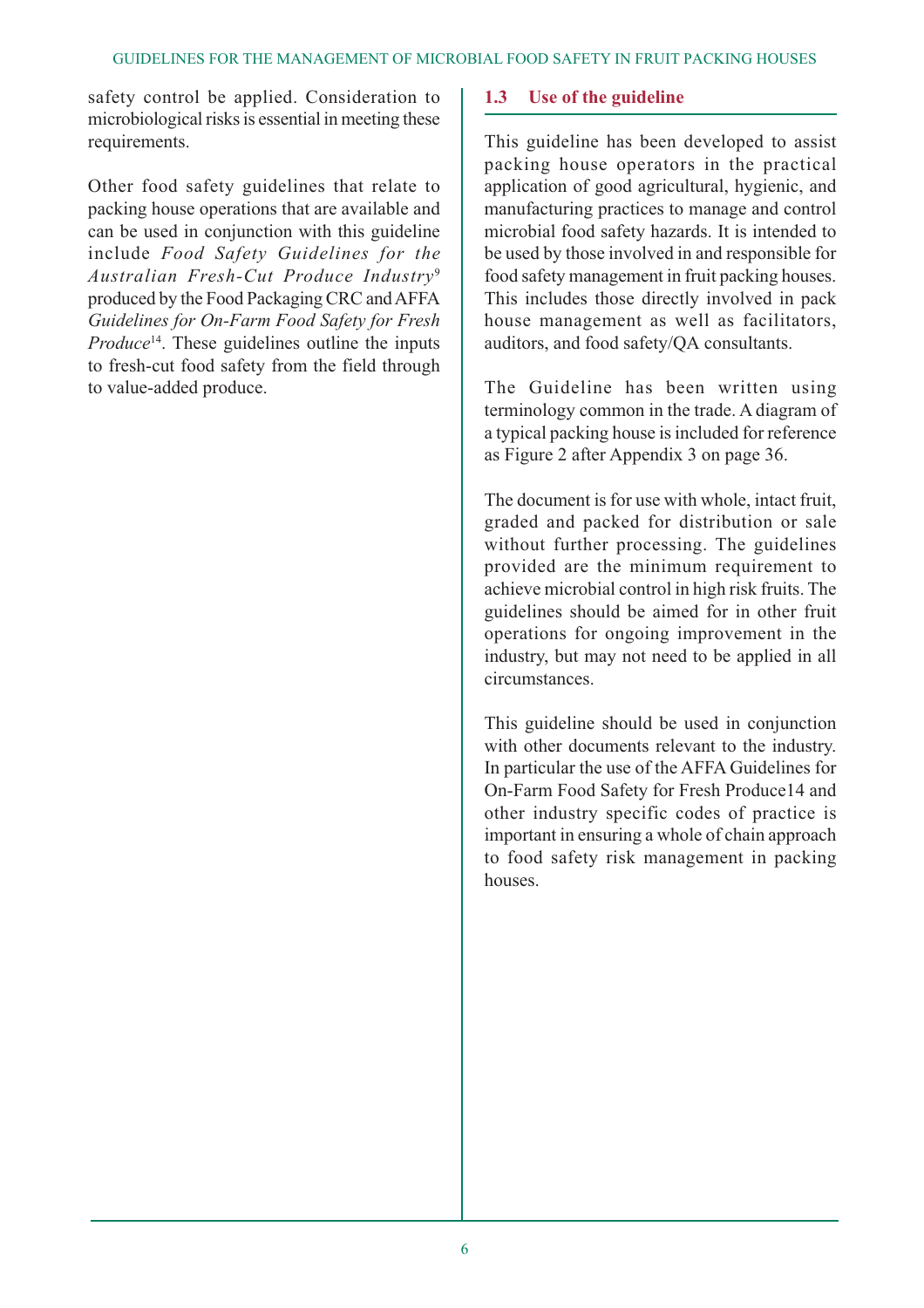# **2.0 Water Quality Control**

#### **2.1 Water source**

Water is one of the major inputs to fruit production, both pre and post harvest. There have been numerous food-borne illness outbreaks where the source of the causative microorganism has been traced to the irrigation water or the wash water.

The quality of a given source water will vary over time and is dependent on many factors. An assessment of the source water should be made by considering the following:

- type of source (surface water or groundwater)
- rainfall levels
- topography of surrounding land
- effects of run-off
- proximity of source to septic or sewage systems
- proximity of source to other point sources of pollution (e.g. garbage dumps, manure applications)
- bird and animal activity.

If more than one source of water is available consider how the quality of these sources compares, and whether they should be used for different purposes. It may then be important to ensure water from different sources is kept separate.

The potential degree of food safety risks from the source water will vary depending on the use to which it will be put. In some cases it is obvious that water quality should be high. For some operations water quality is less critical. The following table can be used as a guide.

|                                            | <b>Water Quality</b>                                                     | Low  | <b>Medium</b> | <b>High</b> |
|--------------------------------------------|--------------------------------------------------------------------------|------|---------------|-------------|
|                                            | <b>Thermotolerant</b><br><b>Coliforms</b> per<br>100mL not to<br>exceed: | 1000 | 100           | 10          |
| <b>Water at Point of Use</b>               |                                                                          |      |               |             |
| Irrigation                                 |                                                                          | ✓    |               |             |
| Fertiliser/Pesticide Applications          |                                                                          |      |               |             |
| Cooling systems                            |                                                                          |      |               |             |
| Water dumps                                |                                                                          |      | ✓             |             |
| Wash water                                 |                                                                          |      |               | ✓           |
| Shed/equipment cleaning                    |                                                                          |      |               |             |
| Staff facilities - toilets,<br>handwashing |                                                                          |      |               |             |

*Table 1. Requirement for the microbiological quality of water depending on its intended use*

When the likely combined effects of contamination inputs and water usage are known and understood, decisions can be made about water storage and water treatment. Water samples should be collected to test the level of thermotolerant coliforms and verify decisions.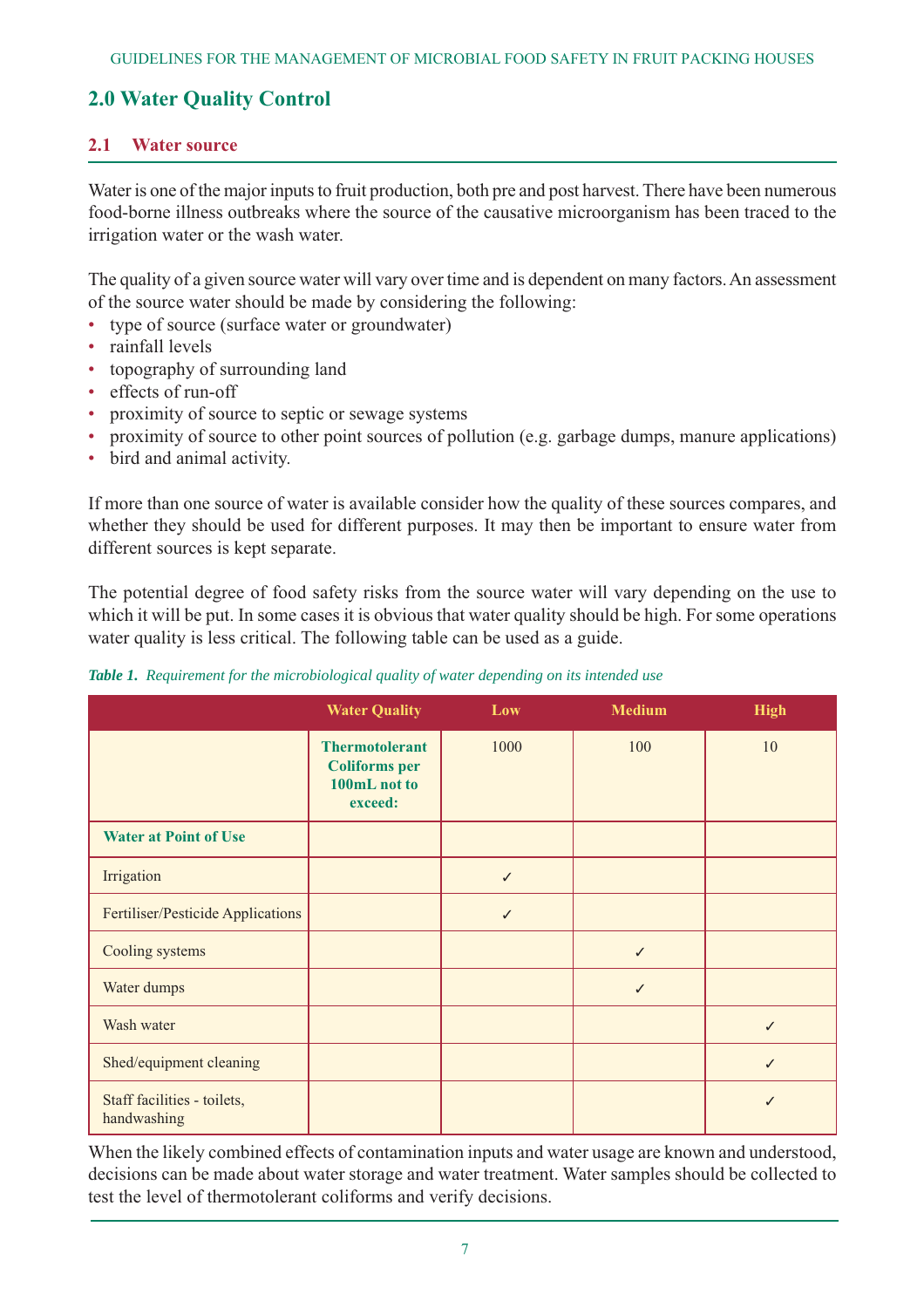# **2.2 Water storage**

Source water may be distributed directly to points of use in the packing house or stored in tanks for later use. Distribution lines and tanks can become sources of microbial contamination. Assessment of potential risks can be made by consideration of the following:

#### **Distribution lines**

- Are the lines well maintained and free from breaks/cracks that might allow entry of microorganisms?
- Are delivery lines (hoses, pipes, etc.) kept clean and tidy and off the ground to minimise contamination?
- Are delivery line points of application, such as spray nozzles, regularly cleaned and sanitised?
- Are there delivery lines that are no longer in use that should be removed?

#### **Tanks**

- How quickly is tank water used?
- Are the tanks completely emptied and cleaned before refilling at regular intervals?
- Are tanks properly sealed to prevent bird and other animal life entering?
- If rainwater is collected, are roofs and gutters cleaned prior to receival of the first rainfall for the season?
- Is there a filter fitted to prevent plant material and other debris entering the tank?

#### **2.3 Water use**

Whilst other guidelines<sup>14,21</sup> outline water quality requirements for on-farm use, additional considerations apply when fruit is transferred to a pack house. In a pack house operation, onfarm risks may be amplified, and different water quality parameters may apply.

#### **2.3.1 Irrigation**

Where under tree drippers or sprinklers are used the risk of microbial contamination of fruit is low. The water does not need to be of a high microbiological quality. If overhead sprinklers are used, particularly where high pressure sprinklers are in use, the quality of the water needs to be higher. If overhead irrigation is likely to be used just prior to harvest the quality of the water needs to be higher still.

If irrigation water is contaminated with pathogenic microorganisms and directly contacts the fruit, the food safety risk will depend on:

- the number of pathogens in the water
- the type of pathogen
- the fruit type
- the timing of irrigation in relation to harvest
- the stress conditions the pathogen is subjected to (e.g. ultraviolet light) that influence survival
- general environmental conditions
- the management of the fruit post harvest

#### **2.3.2 Fertiliser/pesticide applications**

Fertilisers and pesticides do not destroy microbial pathogens. Hence water used to prepare and dilute these chemicals for application can be a source of contamination. There is some evidence that *E. coli*, *Salmonella*, and *Listeria* can increase in numbers during storage of prepared pesticide solutions.<sup>4</sup>

*Fungicides are only designed to kill a target organism such as brown rot; they will not kill bacteria like E. coli.*

To assess the potential risks from this activity consider the following:

- How close to harvest are pesticides applied?
- Are post-harvest dips or treatments used?
- How long is dip water retained in a tank before replacement?
- Is there a build up of organic matter in the dip/dump tank that could harbour microorganisms?

#### **2.3.3 Dump tanks**

For most of the season fruit entering dump tanks is at a higher temperature than the water. This increases the risk of microorganisms becoming internalised in the fruit and food safety may be compromised if the water quality is not high. Organic matter (soil, leaf litter, etc) builds up in the dump tank, supplying nutrients and physical protection for microorganisms. Although the fruit will receive a washing procedure after the dump tank, poor water quality at this stage of operations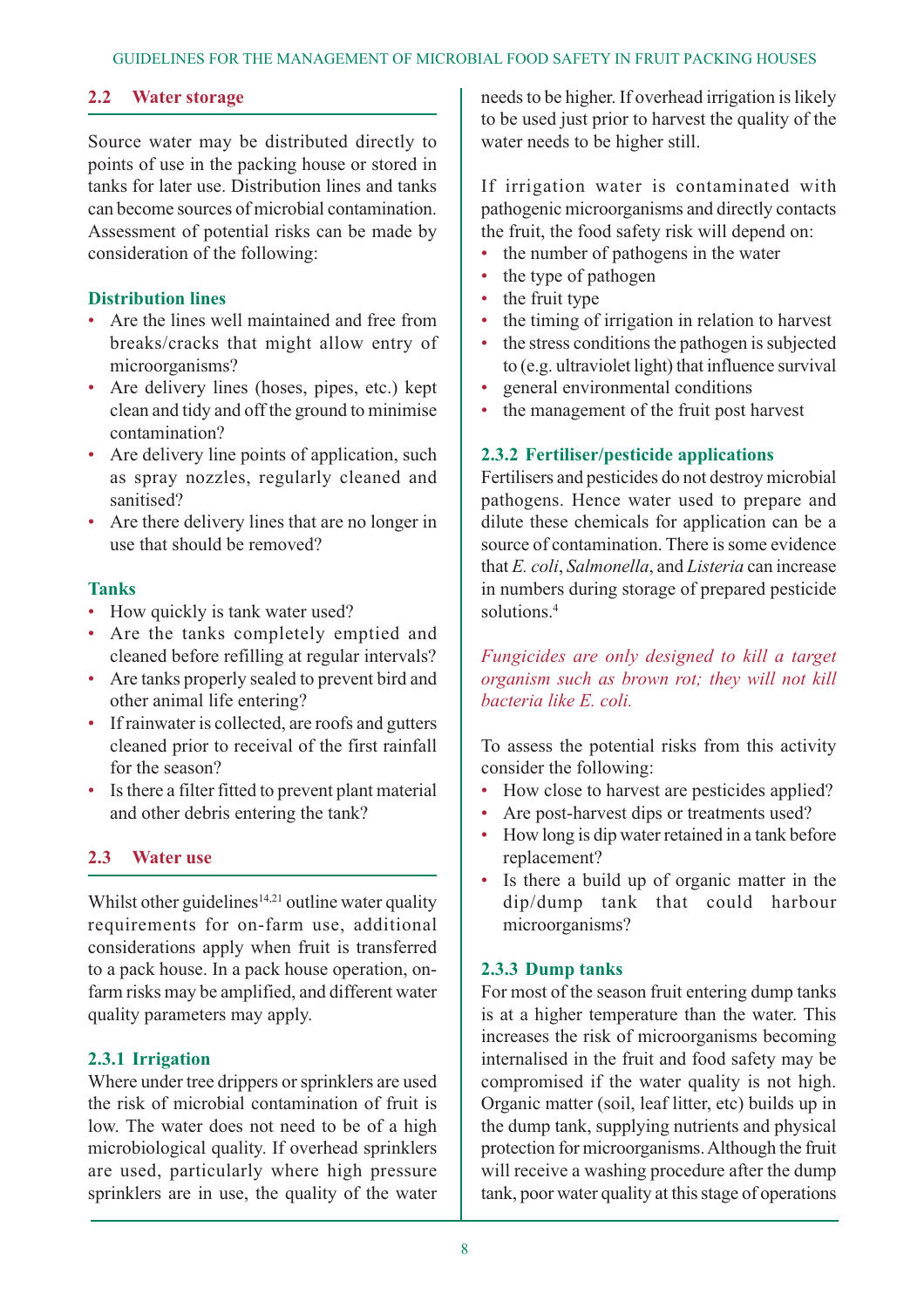#### GUIDELINES FOR THE MANAGEMENT OF MICROBIAL FOOD SAFETY IN FRUIT PACKING HOUSES

will be a significant food safety hazard. Any increase in microorganisms on the fruit at this stage will reduce the effectiveness of subsequent washing and other treatments.

#### **2.3.4 Fruit washing**

Water used through the washing stages must be of a high microbiological quality (See Table 1). Any pathogens introduced at this stage are likely to survive on the fruit and so food safety risks are high.

The level of management and control of wash water required depends on how the water is used.

- Recycled wash water can create a significant risk of microbiological hazards.
- Is the water held in the system between uses, and if so, for how long?
- Is the temperature of the wash water controlled?
- Is there a build up of organic material and other debris in the wash tanks?
- Do animals and birds have access to wash water?

How wash water is discarded after use will impact on the likelihood of cross-contamination to equipment and produce from splash and aerosols.

#### **2.3.5 Equipment and packing house washing**

Water used for washing and cleaning equipment that comes into direct contact with fruit should, wherever possible, be of a high microbiological quality.

Water used for washing and cleaning the pack house and non-fruit contact equipment should also be of high microbiological quality. (See Table 1)

Microorganisms can become airborne and be carried on water droplets throughout the packing and storage areas. The potential for pathogens to be transmitted in this way should be considered when determining the quality of water to be used.



*Photo 1. Water dump - high water quality is required*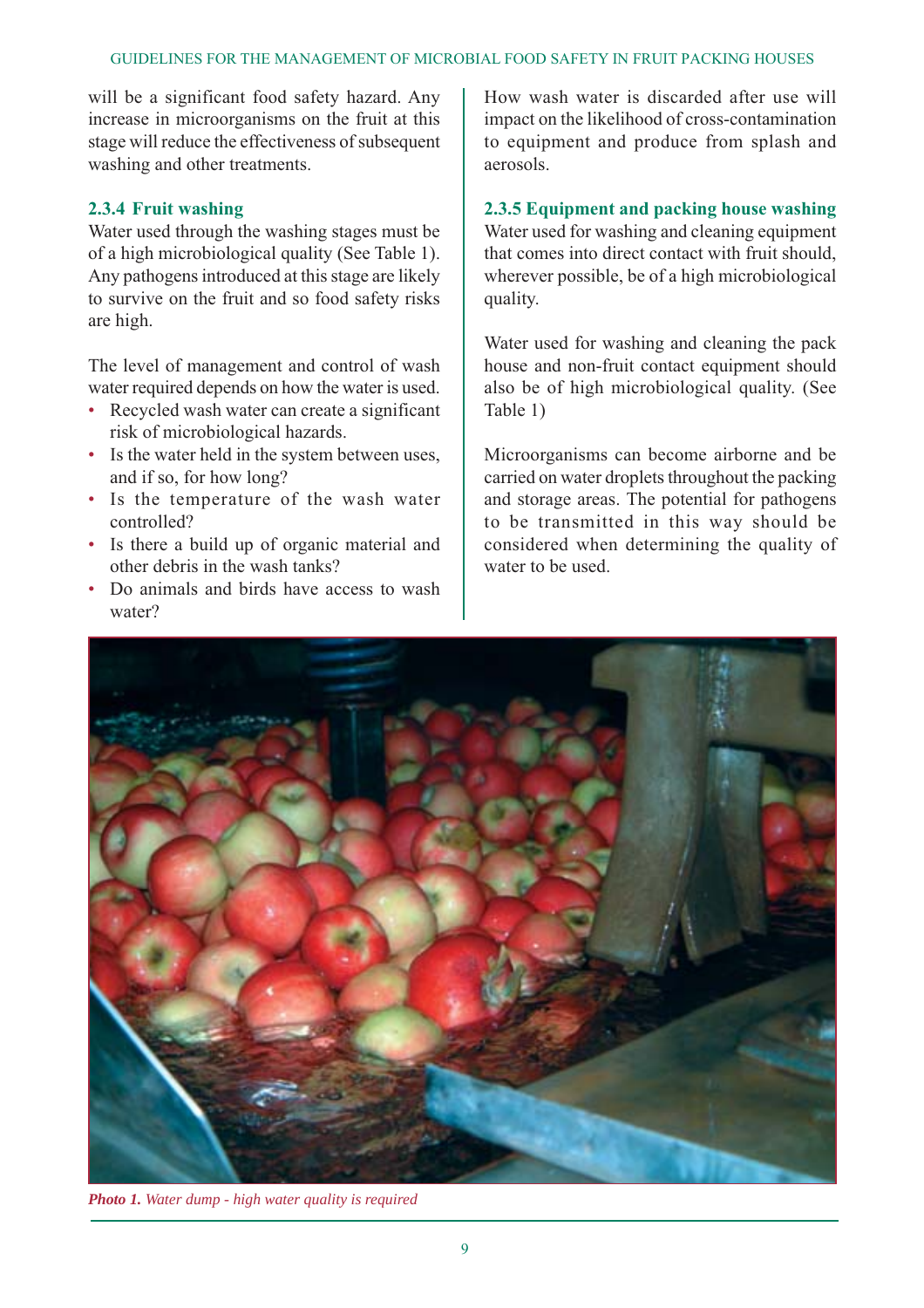*Listeria can survive in aerosols for up to three hours, and in this way, spread throughout a packing shed. It can also survive and grow in water that pools on floors and in drains.*

#### **2.3.6 Water cooling systems**

Water used for any purpose within or nearby the packing house must be considered as a potential source of contamination. Water cooling systems can be particularly hazardous, as often they are not considered as being critical in water treatment programs that comprise part of the quality assurance system.

Cooling towers used to control cold rooms or any other temperature controlled areas can allow the introduction of microbial pathogens into packing and storage areas. This generally occurs from the spread of aerosols produced during normal cooling tower operation. Equipment and fruit could then become contaminated with microbial pathogens.

Hydrocoolers are another example of a water cooling system with the potential to contaminate fruit if not properly controlled. As the purpose of the hydrocooler is to apply cool water to the fruit to draw out the field heat retained, there is the potential for microbial pathogens to infiltrate or become internalised in the fruit due to the water/fruit temperature gradient.

With any water cooling system there can be a build up of vegetative matter, debris, and dust in the basin or tank that introduces microorganisms and assists in their survival and growth. Water in cooling systems may also become contaminated from the source water used or other sources. An example of this may be reptiles or birds accessing the water and introducing faecal bacteria such as *Salmonella*.

#### **2.3.7 Staff facilities**

Water used for handwashing should be of potable quality. The risk of workers contaminating fruit by direct contact is high. This can occur when hands become contaminated with faecal bacteria such as *E. coli* and are either not washed properly or are washed with unsanitary water. The contaminating microorganisms are then

transferred from the hands of the worker to the fruit.

#### **2.4 Water treatment systems and options**

Treatment of water with sanitisers is part of the overall control of microbial contamination in packing houses and on fruit. Water can also be disinfected with treatments other than chemical sanitisers. Water treatment must be used in conjunction with good agricultural practices, good hygienic practices, and good manufacturing practices to ensure food safety.

#### *When should water used in the packing house be treated?*

- when the water source is known to be contaminated or the water quality is unknown
- when the potential for the water to contaminate the fruit either directly or indirectly is high
- when the water is used at a critical stage of the packing house operations.

The discussion throughout Section 2 should be used to assist in making these decisions.

#### *What factors affect how well the water treatment works?*

Many factors determine how well a sanitiser reduces microbial loads. These include:

- the type of fruit
- the type of microorganisms present
- the numbers of microorganisms on the fruit and in the water
- chemical conditions of the water such as pH
- physical conditions of the water such as its temperature and the amount of organic material present
- the concentration of the sanitiser
- the contact time between the fruit and the sanitiser.

# *How and with what sanitisers should the water be treated?*

There are a number of chemical sanitisers and non-chemical sanitising methods that can be used to treat water. The common options include:

- Chlorine
- Chlorine dioxide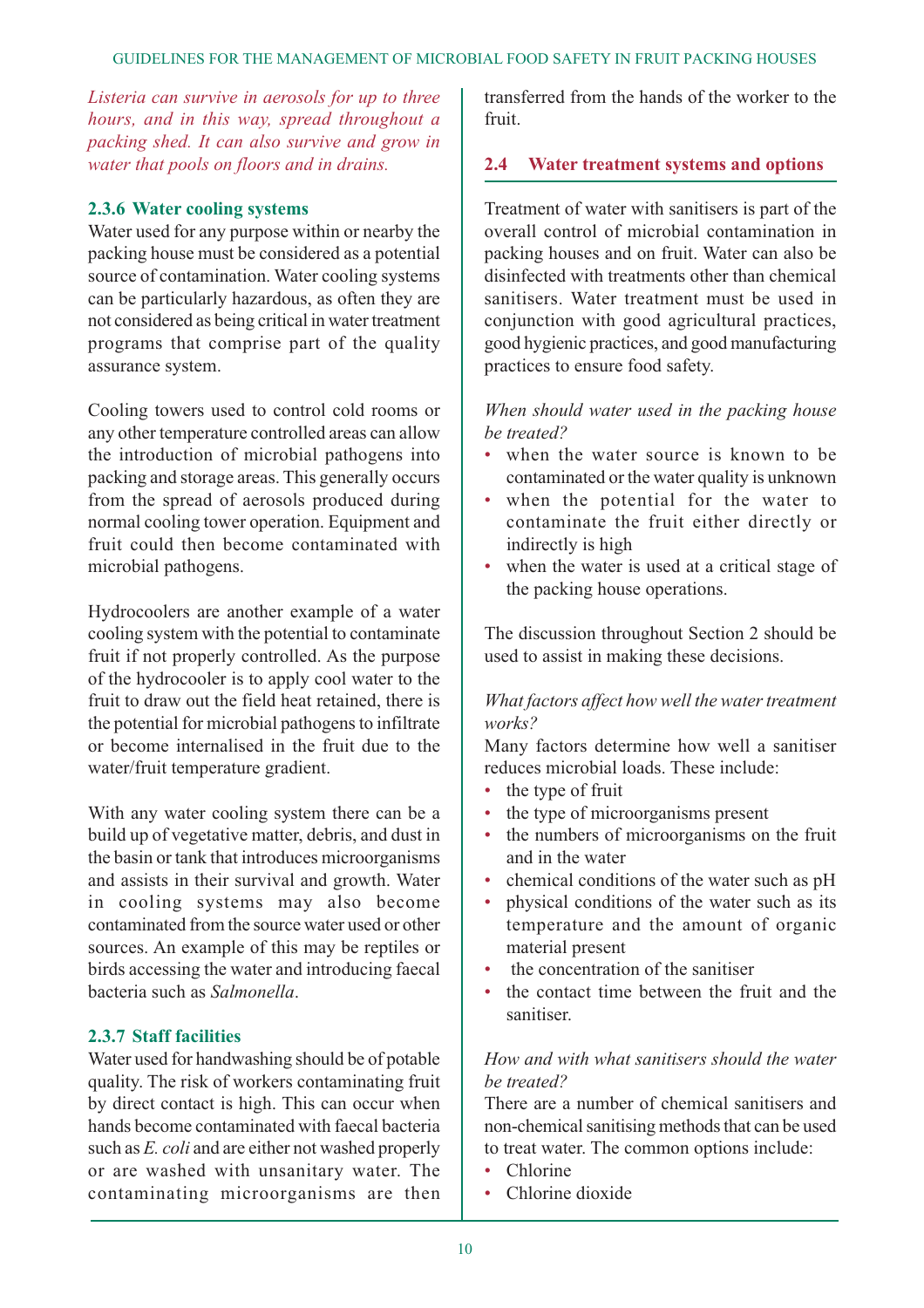#### GUIDELINES FOR THE MANAGEMENT OF MICROBIAL FOOD SAFETY IN FRUIT PACKING HOUSES

- Chloro-bromine compounds
- Hydrogen peroxide
- Peracetic acid
- Peroxy compounds (combinations of hydrogen peroxide and peracetic acid)
- Ozone
- Ultraviolet light

#### *Table 2. A comparison of sanitising options for water treatment*

| Sanitiser/disinfection<br><b>Advantages</b><br>method                                                                                                              |                                                                                                                                                                                                                                           | <b>Disadvantages</b>                                                                                                                                                                                                     | <b>Other considerations</b><br>of use                                                                                                                                            |
|--------------------------------------------------------------------------------------------------------------------------------------------------------------------|-------------------------------------------------------------------------------------------------------------------------------------------------------------------------------------------------------------------------------------------|--------------------------------------------------------------------------------------------------------------------------------------------------------------------------------------------------------------------------|----------------------------------------------------------------------------------------------------------------------------------------------------------------------------------|
| Chlorine compounds                                                                                                                                                 | Inexpensive.<br>Inactivated by organic matter.<br>Requires pH control of water.<br>Easy to use.<br>Effective against most<br>Corrosive to metal.<br>organisms.<br>Disinfection capabilities well<br>known.<br>Tolerant of water hardness. |                                                                                                                                                                                                                          | Levels of 50 to 200 ppm free<br>chlorine in final wash water<br>required.<br>Contact time with fruit up to 5<br>minutes required.<br>Potential toxicity of reaction<br>products. |
| Chlorine dioxide<br>Not affected by organic matter in<br>(Chlorine gas)<br>water.<br>Is effective at low concentrations.<br>Less dependent on pH than<br>chlorine. |                                                                                                                                                                                                                                           | Must be generated on site.<br>Explosive at high concentrations.<br>Expensive.                                                                                                                                            |                                                                                                                                                                                  |
| Chloro-bromine compounds                                                                                                                                           | Effective in poor quality water.<br>Less dependent on pH than<br>chlorine.<br>Inexpensive.                                                                                                                                                | Must be generated on site by in-<br>line mixing of chemicals.                                                                                                                                                            |                                                                                                                                                                                  |
| Peroxy Compounds                                                                                                                                                   | Stable in high organic loads.<br>As effective as chlorine.<br>Biodegradable by-products.<br>Easy to use.                                                                                                                                  | Hazardous at high concentrations.<br>Strong oxidant.<br>No residual control.                                                                                                                                             | Levels of 80 to 120 ppm<br>commonly used. May be<br>effective at lower concentrations.                                                                                           |
| Hydrogen peroxide                                                                                                                                                  | Stable in high organic loads.<br>As or more effective than<br>chlorine.<br>Biodegradable by-products.<br>Easy to use.                                                                                                                     | Hazardous at high concentrations.<br>Strong oxidant.<br>No residual control.                                                                                                                                             |                                                                                                                                                                                  |
| Peracetic acid                                                                                                                                                     | Is effective at low concentrations.<br>Effective against most organisms.<br>No harmful residues or<br>byproducts.                                                                                                                         | Hazardous at high concentrations.<br>Strong oxidant.<br>Corrosive at low pH.<br>No residual control.                                                                                                                     |                                                                                                                                                                                  |
| Ozone                                                                                                                                                              | More bacteriocidal than chlorine<br>in water treatment.<br>No residual chemicals.                                                                                                                                                         | Corrosive.<br>Hazardous to workers so good<br>ventilation is essential for use.<br>May be affected by pH of water.<br>Chemical composition of water<br>affects ozone demand for<br>disinfection.<br>No residual control. | Well known for effective water<br>treatment. Its usefulness in<br>reducing microbial loads<br>directly on fruit is unproven.                                                     |
| UV light                                                                                                                                                           | Disinfection capabilities well<br>known.<br>Effective against most organisms.<br>Easy to install.                                                                                                                                         | Significantly affected by water<br>quality/organic matter.<br>Filters need to be fitted before the<br>UV system.<br>No residual control.                                                                                 | Water flow rates and water<br>clarity are critical to effective<br>disinfection.                                                                                                 |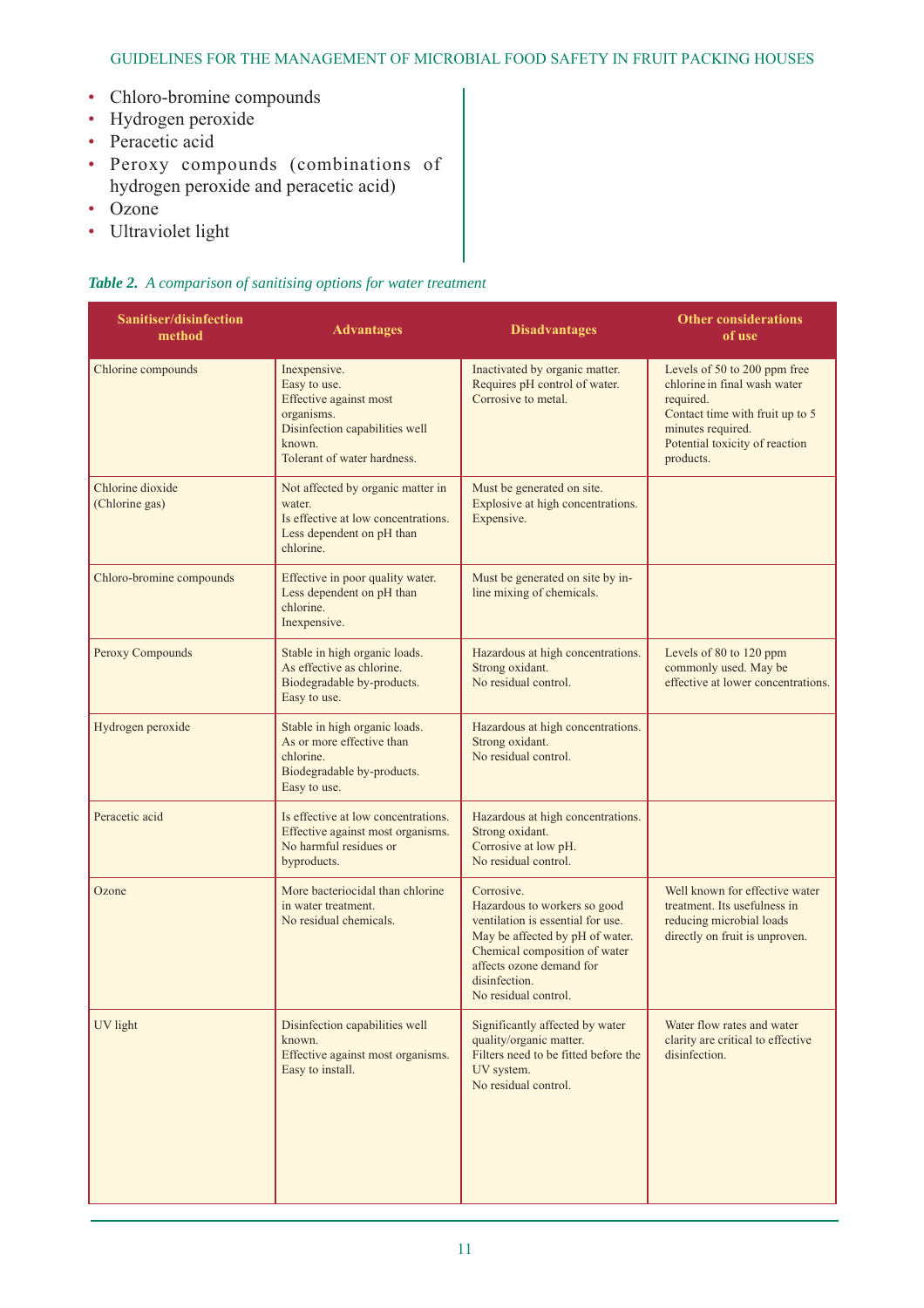#### **Oxidation reduction potential (ORP)**

Oxidation reduction potential is widely used as a control mechanism for the addition of oxidising sanitisers such as chlorine and bromine. Water within the system is continuously monitored using a special probe. The system compensates for fluctuations in pH and chlorine/bromine levels to provide a constant ORP in the water. The ORP is measured in millivolts and a level of 650 millivolts is recommended for fresh produce wash systems. ORP systems may have limitations where high chlorine concentrations are required for sanitising effect. However, there are commercially available systems appropriate to packing house operations that can be monitored for effectiveness.

*It is important to carefully assess and decide the best form of water treatment for the operation. The method of water treatment used should be based on known technical facts. If you choose to install an unknown or unproven water treatment method its performance must be validated.*

Chemical agents used for treatment must be approved by Food Standards Australia New Zealand (FSANZ). A list of approved substances is available in the Food Standards Code.<sup>11</sup>

# **2.5 Monitoring water treatment and water quality**

Monitoring water for the presence and level of microbial contaminants is an important part of the packing house food safety program. The purpose of the monitoring will determine where and how often samples should be taken for testing. However many factors should be considered when deciding what water samples should be collected for testing.

- Is there any history known about the water quality?
- How much is the quality of the source water likely to fluctuate?
- How is the water distributed and/or stored?
- What impact might management strategies in the field or packing house have on the water quality?
- Is the water treated with a sanitiser?
- Is the water treatment monitored for compliance with known control parameters such as pH?
- Has anything in the system or operations been altered that could affect water quality?

Generally water that has been treated and is used towards the end of the packing operations (final wash) is the most appropriate point for monitoring. Although there is a general guideline that water should be monitored at least annually, this is a minimum approach that should be taken. Individual operations will require different levels of monitoring to ensure adequate food safety control. Where water treatment systems are being installed, a number of water samples may need to be collected to verify that the system is effectively treating the microbial contaminants. If microbial pathogens are detected on the final product it is likely that water used in the packing house should be tested to assist in identifying the cause of contamination. There may be circumstances where it is appropriate to collect water samples from a number of points along the distribution system to determine sources of contamination and the reason for failures in control.

Once a water treatment system has been trialled and proven effective, current industry practice incorporates ongoing annual testing as a minimum verification step.

Water is tested for indicator bacteria as this is time and cost effective. Indicator bacteria used are:

- Coliforms
- Thermotolerant (faecal) coliforms
- *E. coli*

There is a general guideline that water used for irrigation should not have a thermotolerant coliform level that exceeds 1,000 per 100 mL.2

*This guideline applies to on-farm use and does not relate to the food safety risks that occur in packing houses.*

The acceptable level of indicator bacteria in water used in packing house operations is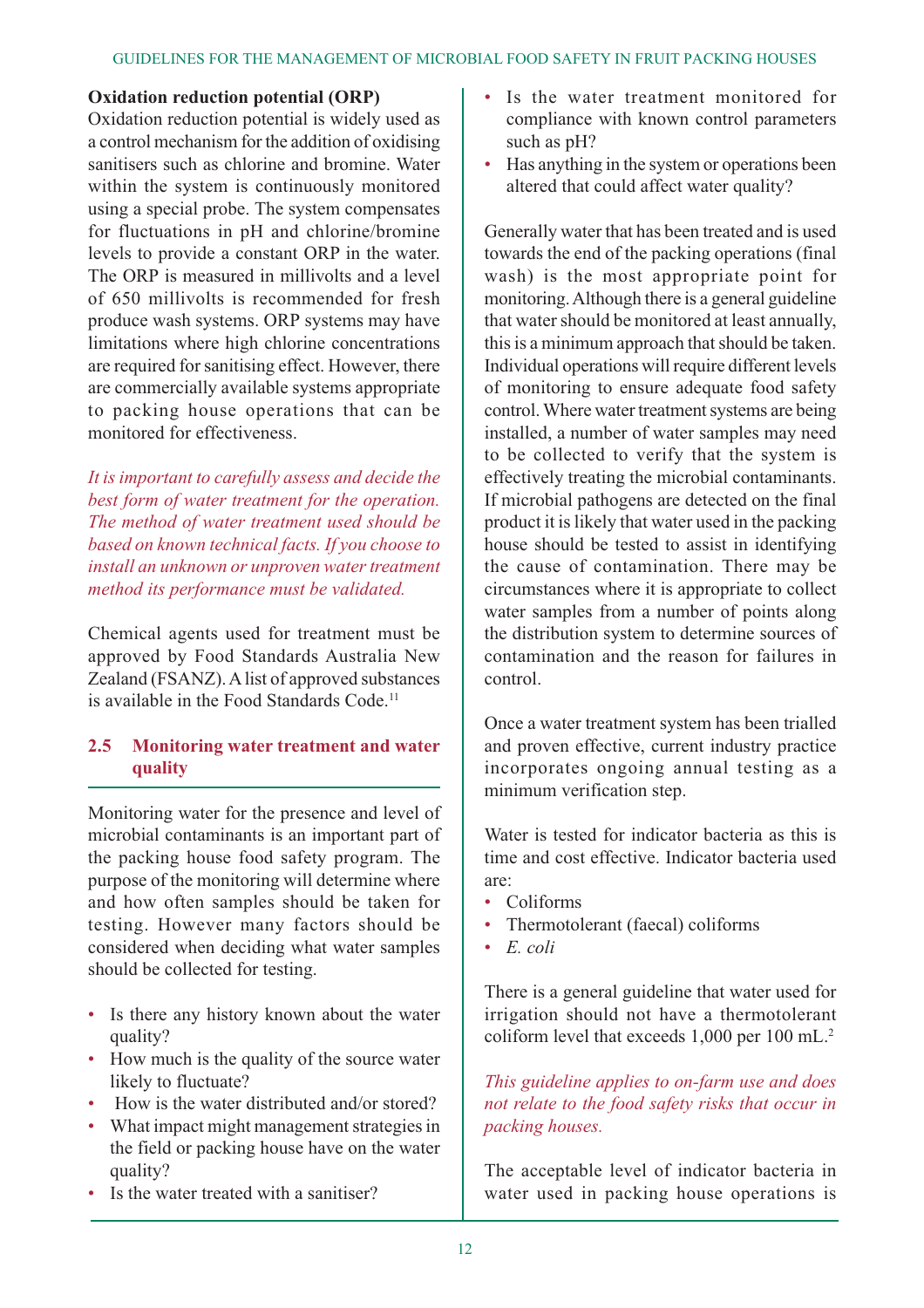#### GUIDELINES FOR THE MANAGEMENT OF MICROBIAL FOOD SAFETY IN FRUIT PACKING HOUSES

determined by many factors and includes:

- whether there is direct fruit/water contact
- the type of fruit
- whether the indicator bacteria persist in the water or are intermittently found.

Ideally water used in the final fruit wash should be free of indicator bacteria. Water treatment should aim to achieve this. Refer to Table 1.



*Photo 2. Collection of a water sample for bacterial analysis*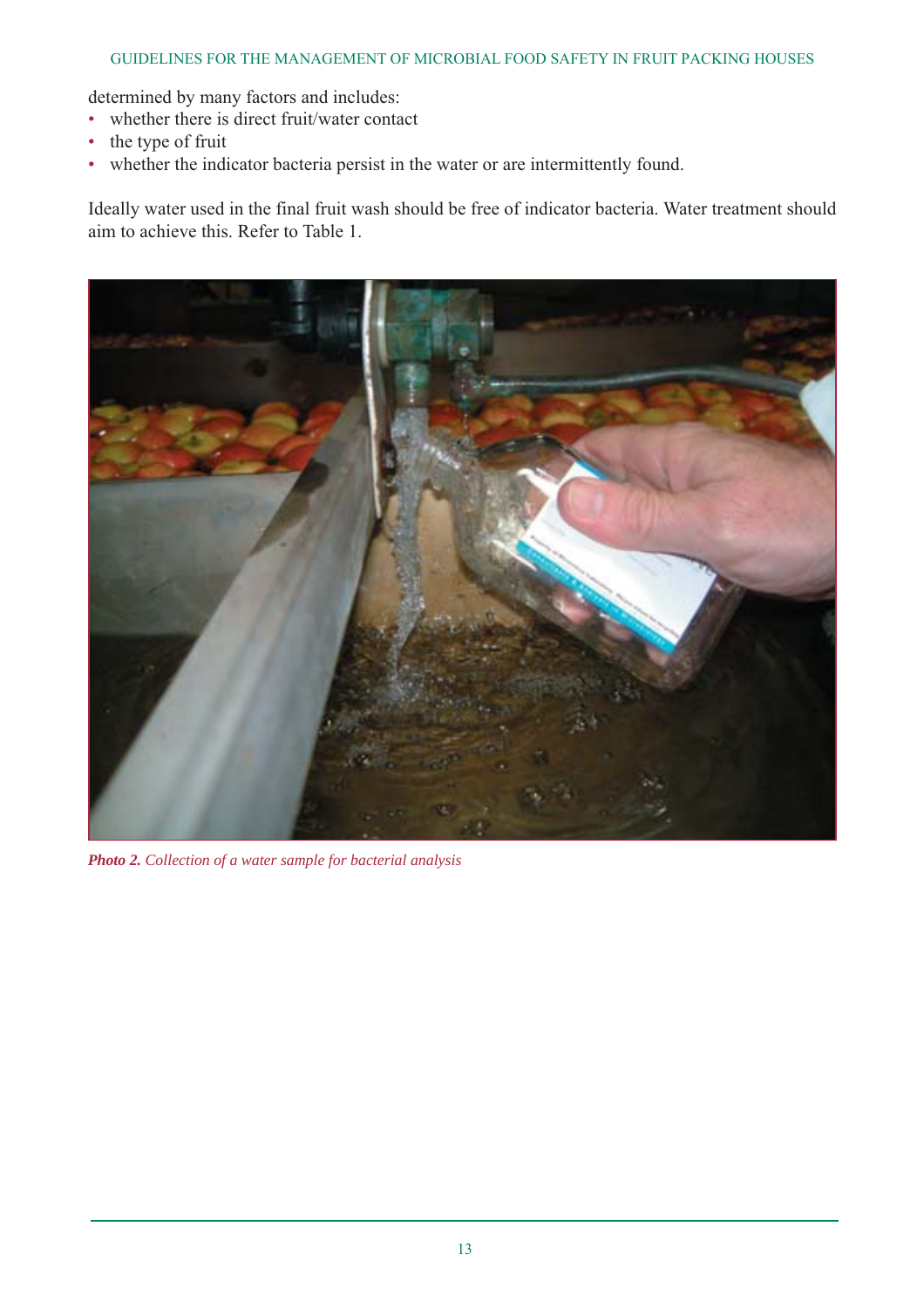# **3.0 Cleaning and Sanitising Programs**

Clearly, the best way to eliminate pathogens from fruit is to prevent contamination in the first place. However, the nature of packing house operations does not allow for complete prevention of inputs of contaminating material. Cleaning and sanitising programs form part of good agricultural practice and support HACCP programs in the packing house. They are therefore important in contributing to multiple hurdles to minimise pathogen survival and growth.

#### **3.1 What should be included in cleaning and sanitising?**

Cleaning and sanitising programs should encompass:

- transport equipment used in the field or packing house and between the field and packing house
- containers or bins used for transfer or storage of fruit at any stage of the operations
- the packing shed, including floors, walls, drains, door and window screens
- cool rooms and storage rooms
- air conditioning units
- staff facilities (toilets, lunch rooms, etc)
- packing lines including bin tippers, conveyors, tanks and water flumes, dryers, grading belts/cups/chutes
- storage areas.

# **3.2 How are cleaning and sanitising undertaken?**

Cleaning and sanitising are two distinct procedures that require the use of different chemicals.

Cleaning is undertaken with detergents that act to dissolve and remove soil and dirt from a surface. To be effective a number of factors must be considered:

- the type of detergent that should be used for the dirt to be removed
- the types of surfaces to be cleaned
- how the detergent will be applied to the surface

• the effectiveness of the detergent in the quality of water to be used.

Cleaning generally reduces the number of microorganisms on a surface by removing the soil to which they are attached. However, detergents do not have any kill effect on remaining microorganisms.

Sanitising follows the cleaning process. Sanitisers are designed to significantly reduce the numbers of remaining viable microorganisms and so render the surface safe. They will not kill all microorganisms. General classes of sanitisers that can be used on surfaces and equipment include:

- chlorine agents
- iodine compounds
- quaternary ammonium chloride compounds
- peroxy compounds
- acid anionics
- carboxylic acids.

For effective use of sanitisers the following factors should be considered:

- the surface to be sanitised should be physically clean
- the ability of the sanitiser to come into direct and intimate contact with the surface
- temperature
- sanitiser concentration
- contact time
- pH
- the chemical composition of the water to be used with the sanitiser
- the number and types of microorganisms to be controlled
- the possible interaction of sanitisers with other chemical control agents (e.g. fungicides).

It is important to store and use detergents and sanitisers in compliance with supplier instructions and relevant safety instructions. There may be rinsing steps in cleaning and sanitising procedures, or specific methods of use where areas need to be kept dry. The chemicals of choice must be appropriate for the areas in which they will be used to ensure practicality and efficacy in the cleaning/sanitising program.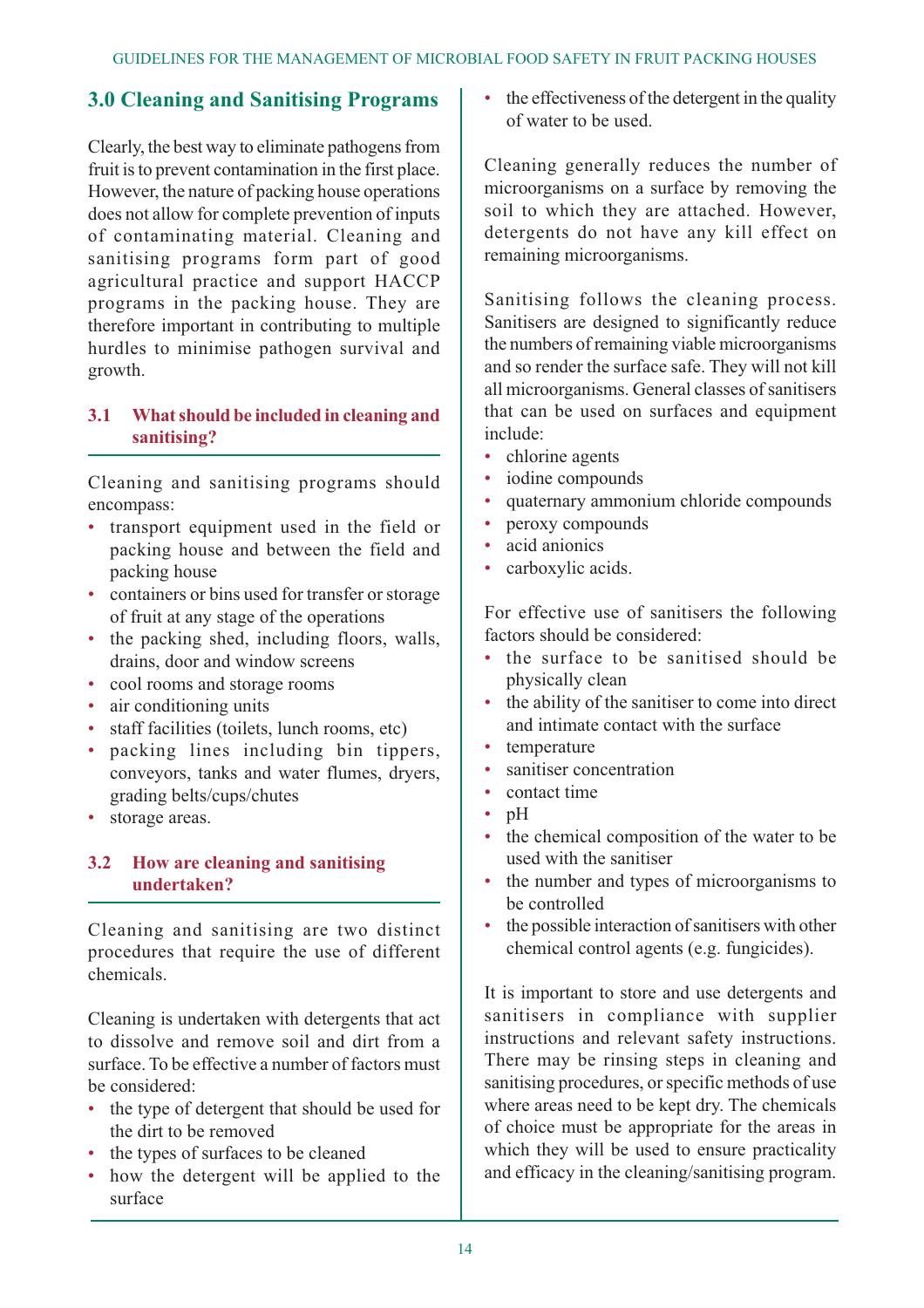#### *Detergents and sanitisers should be chosen that are effective and suit the individual operation.*

Supply companies provide guidance on the choice of these chemicals and their use.

#### **3.3 The washing and grading line**

The washing, grading, and packing lines in a packing house are high food safety risk areas of the operations. Fruit is in direct contact with many surfaces along the line that must be kept in a clean and sanitary condition to prevent contamination with pathogenic microorganisms. Surveys conducted in pome and stone fruit packing houses in Western Australia throughout the growing seasons of 1999 and 2000 identified specific sites along the wash line that are high risk for the survival and possible growth of certain pathogens. In particular the incidence of *Listeria monocytogenes* and other *Listeria* species on apples could be directly linked to the presence of these organisms on wash brushes and rollers and other items in the line. *L. monocytogenes* was isolated from 12% of environmental sites tested. The following diagram illustrates the areas from which *Listeria* is commonly isolated.



*Figure 1. Breakdown of sites in the wash line where Listeria was detected*

Significantly, follow-up surveys have shown that when the wash tanks, brushes, rollers, filters, and wash flaps are thoroughly cleaned to remove build-up of soil and debris, sanitised, and kept in a clean and sanitary condition, *Listeria* can be kept under control.

*This simple control measure has a significant impact on reducing food safety risks on fruit.*



*Photo 3. Swabbing wash brushes for microbial contamination*

The required frequency of cleaning and sanitising needs to be determined for each packing house. All areas itemised for the programs should begin the season in a clean and sanitary condition. Regular and frequent cleaning throughout the season, appropriate to the piece of equipment or item and its use, will assist in preventing a build up of contamination and reduce the risk of microbial pathogens.

Determination of the cleaning and sanitising frequency to maintain control of microbiological risks requires microbiological monitoring to be undertaken. This will generally include water analysis and analysis of swabs taken from surfaces within the packing house environment. Samples collected for microbiological analysis are used firstly to assess the level of contamination at a site and then to verify the effectiveness of cleaning and sanitising that has been undertaken.



*Photo 4. Sites on the packing line such as cups, that are in direct contact with fruit, should be kept clean*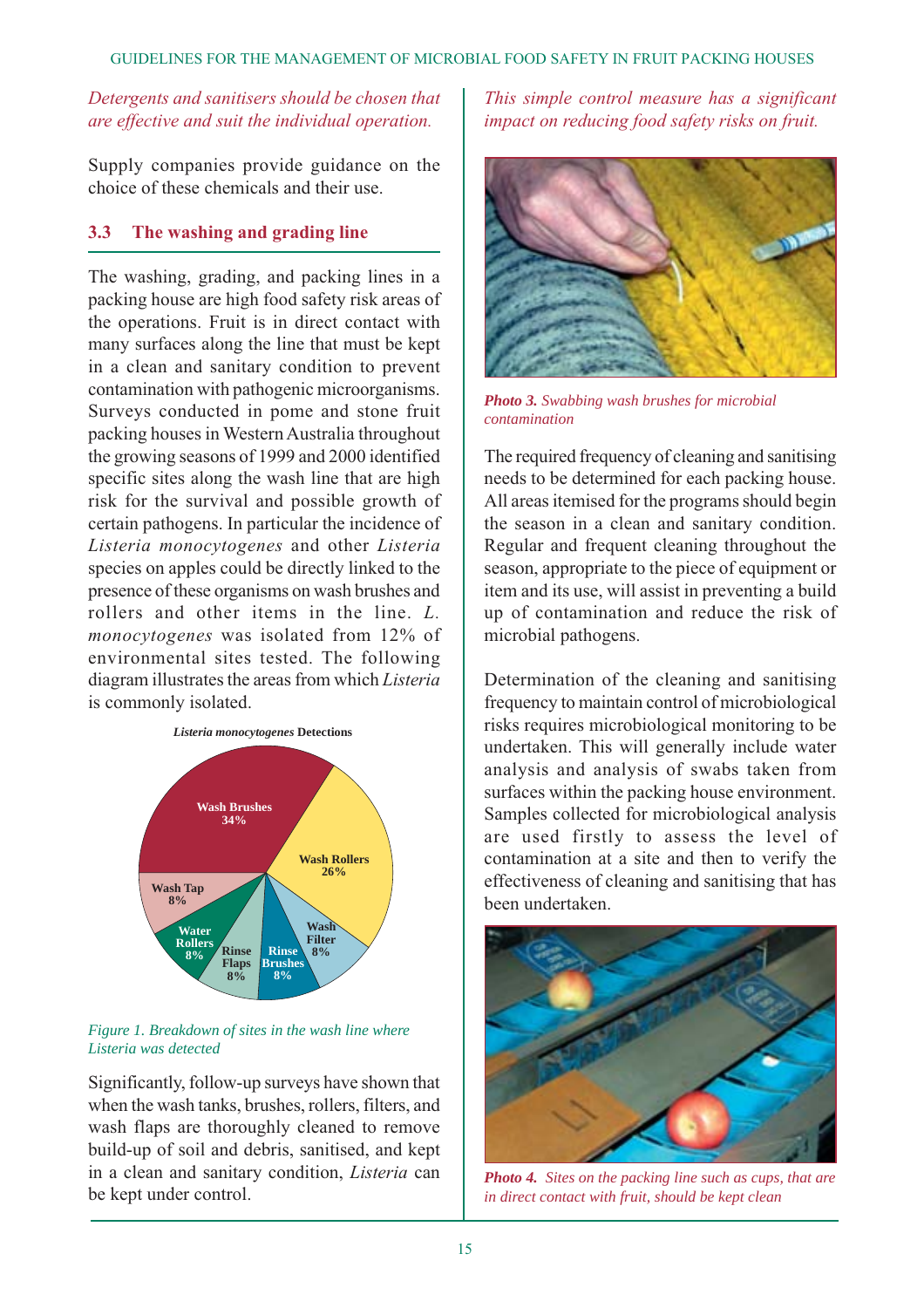# **4.0 Shed Sanitary Control**

#### **4.1 Sources of microbial contamination**

Effective shed sanitation requires consideration of all potential sources of contamination. They include sources from both within and outside the shed. In addition the movement of machinery, equipment, and personnel between the shed and outside areas significantly impacts on sanitary control.

The main sources of microbial contamination are:

- Machinery
- **Equipment**
- Packaging materials
- Pests and vermin
- Animals and birds
- Water
- Soil and dirt
- Manures
- Plant debris and discarded fruit
- Personnel

Other types of contamination, such as chemicals used for cleaning and sanitising, and pesticides, also contribute to food safety risks. The storage and use of these must also be included in overall shed sanitary control.

# **4.2 The outside environment**

The movement of machinery, equipment, produce, and personnel from outside areas into the packing house has an impact on controlling contamination levels on the finished product. There may be direct contamination, for example, by the introduction of fruit into wash tanks that has soil attached, introduced during stacking from the base of other bins. Alternatively there may be indirect contamination from soil on employee's boots or vehicles that is transferred from the field/orchard to the packing line area.

The overall design and layout of the packing house surroundings and the maintenance of the outside areas must be included in the quality assurance program. Good hygiene in all areas associated with the packing house reduces sites

for the development and introduction of microbial pathogens into the critical processing zones.

Table 3 highlights the main issues that require control outside the packing house. The risks from these hazards can be reduced by implementing some simple controls.



*Photo 5. Water stored in dams is at risk of microbial contamination from birds and animals*

#### **4.3 Inside the packing house**

Sanitary control of the packing house is brought about by Good Hygienic Practices. Quality assurance support programs, good housekeeping, and a common sense approach, all play a part in reducing microbial hazards and controlling food safety.

#### **4.3.1 The cleaning and sanitising programs**

These programs should be effectively managed. The aim is to prevent the build up of soil and dirt in all areas of the packing house and to kill pathogenic microbes. The frequency of cleaning and sanitising should relate to the potential risks. This is assessed by consideration of many factors that include:

• The potential for direct fruit contamination from the site. For example, fruit contact sites such as conveyor belts and cups require relatively high frequency cleaning and sanitising. Walls and cool rooms can be cleaned and sanitised less frequently.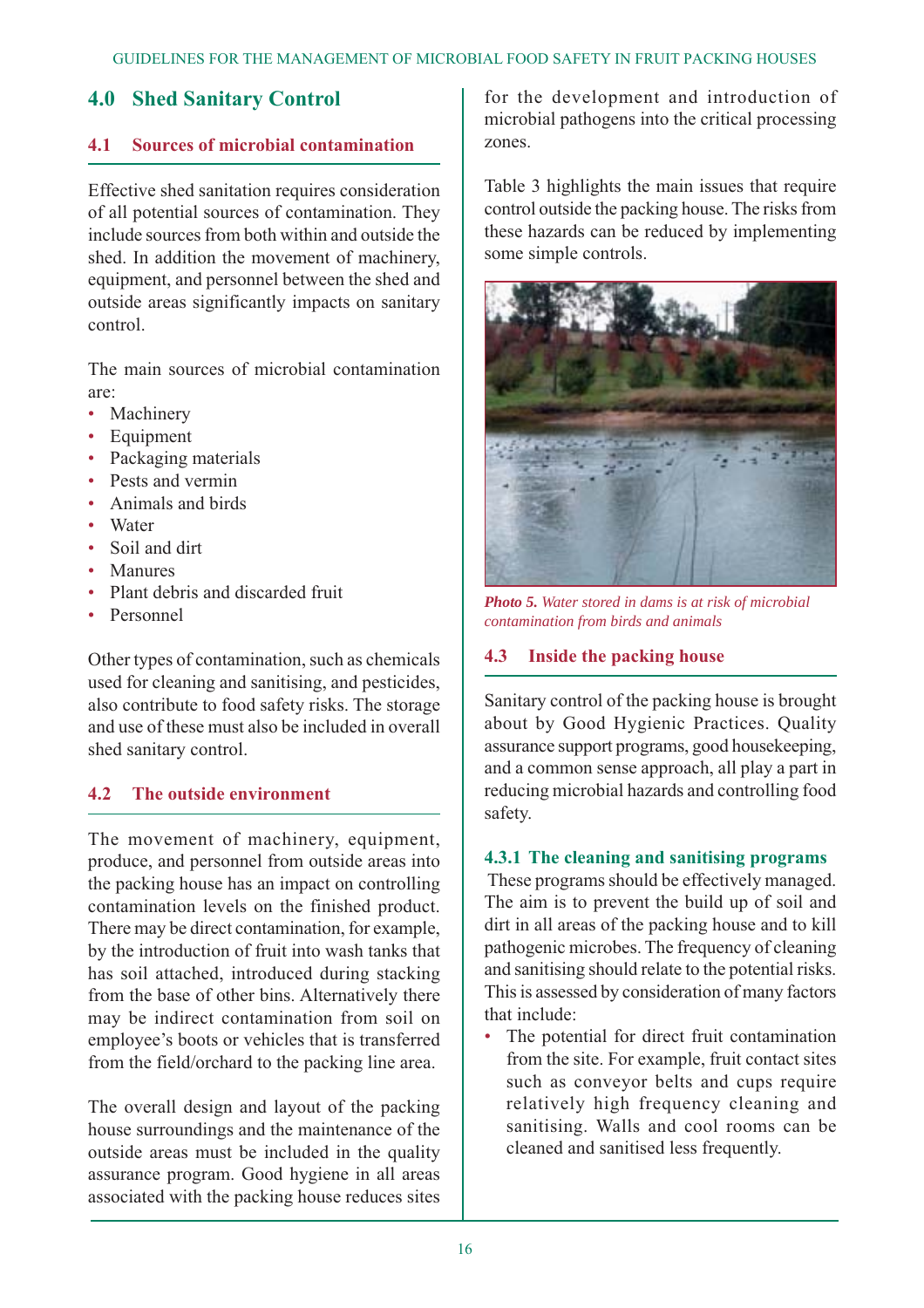#### GUIDELINES FOR THE MANAGEMENT OF MICROBIAL FOOD SAFETY IN FRUIT PACKING HOUSES

#### *Table 3. Potential hazards from the outside environment and their control measures*

| What to control                                   | The hazards                                                                                                                                                                                                            | <b>Control measures</b>                                                                                                                                                                                                                                                                                      |
|---------------------------------------------------|------------------------------------------------------------------------------------------------------------------------------------------------------------------------------------------------------------------------|--------------------------------------------------------------------------------------------------------------------------------------------------------------------------------------------------------------------------------------------------------------------------------------------------------------|
| Roads and paths                                   | Unsealed roads provide a source of soil, dirt<br>and dust that can enter the shed via wind,<br>equipment, and personnel                                                                                                | Seal or contain loose dirt, particularly where<br>produce is transferred from field trailers to<br>storage<br>Restrict vehicle movement near packing<br>house doors and windows                                                                                                                              |
| Drainage                                          | Areas of poor drainage and water pooling<br>allow microbial growth to occur with<br>subsequent transfer of this contamination<br>into the shed via equipment and personnel                                             | Maintain good drainage<br>Prevent pools of stagnant water                                                                                                                                                                                                                                                    |
| Farm machinery                                    | The wheels of tractors and forklifts transfer<br>soil and pests into the shed                                                                                                                                          | Hose down wheels before entering packing<br>areas<br>Keep areas for vehicle transfer separate to<br>packing lines and high risk areas<br>Prevent vehicles driving into the packing shed<br>where possible                                                                                                    |
| Equipment                                         | Bins and other containers, and tools used in<br>the field become contaminated with soil and<br>plant material                                                                                                          | Hose down the outside of picking bins<br>Reduce the transfer of bins and equipment<br>from the field into high risk areas of the<br>packing shed                                                                                                                                                             |
| Shed surrounds                                    | Accumulation of fruit and other plant debris<br>adjacent to the packing shed encourages pest<br>harbourage and microbial growth                                                                                        | Keep all outside areas free of rubbish<br>Destroy or remove infected or decaying fruit<br>and plant material                                                                                                                                                                                                 |
| Weeds                                             | Weeds harbour pests such as rodents,<br>insects, and reptiles                                                                                                                                                          | Implement and maintain an effective weed<br>control program                                                                                                                                                                                                                                                  |
| <b>Traffic flow</b>                               | The location of entrances and exits influence<br>the potential for entry of airborne contami-<br>nation and soil. The direction of flow of<br>vehicle and personnel movement influence<br>the level of potential risk. | Separate access of outside vehicles and<br>equipment from packing lines and final wash<br>areas<br>Restrict personnel movement from outside to<br>packing lines and final wash areas<br>Wherever possible have personnel flow in the<br>direction of high risk (final wash and packing)<br>to low risk areas |
| Livestock                                         | Livestock held nearby packing houses<br>increase risks from manure and pests                                                                                                                                           | Introduce buffer zones between livestock,<br>fruit growing areas, and packing sheds                                                                                                                                                                                                                          |
| Water storage                                     | Water in dams, tanks, dump bins and<br>hydrocoolers may become aerosolised and<br>travel to inside the packing house                                                                                                   | Consider the location of water storage sites in<br>relation to prevailing winds and packing<br>house doors<br>Keep tanks covered where practicable<br>Minimise the time recycled water is retained<br>and empty tanks promptly when not in use<br>Discourage bird life on dams and lakes                     |
| Storage of fertilisers, manures,<br>and chemicals | Airborne transfer of pathogens and other<br>food safety hazards<br>Pests in manures                                                                                                                                    | Store manures away from packing sheds<br>Consider the location of storage areas in<br>relation to prevailing winds and doors<br>Incorporate relevant outside sites in the pest<br>control program                                                                                                            |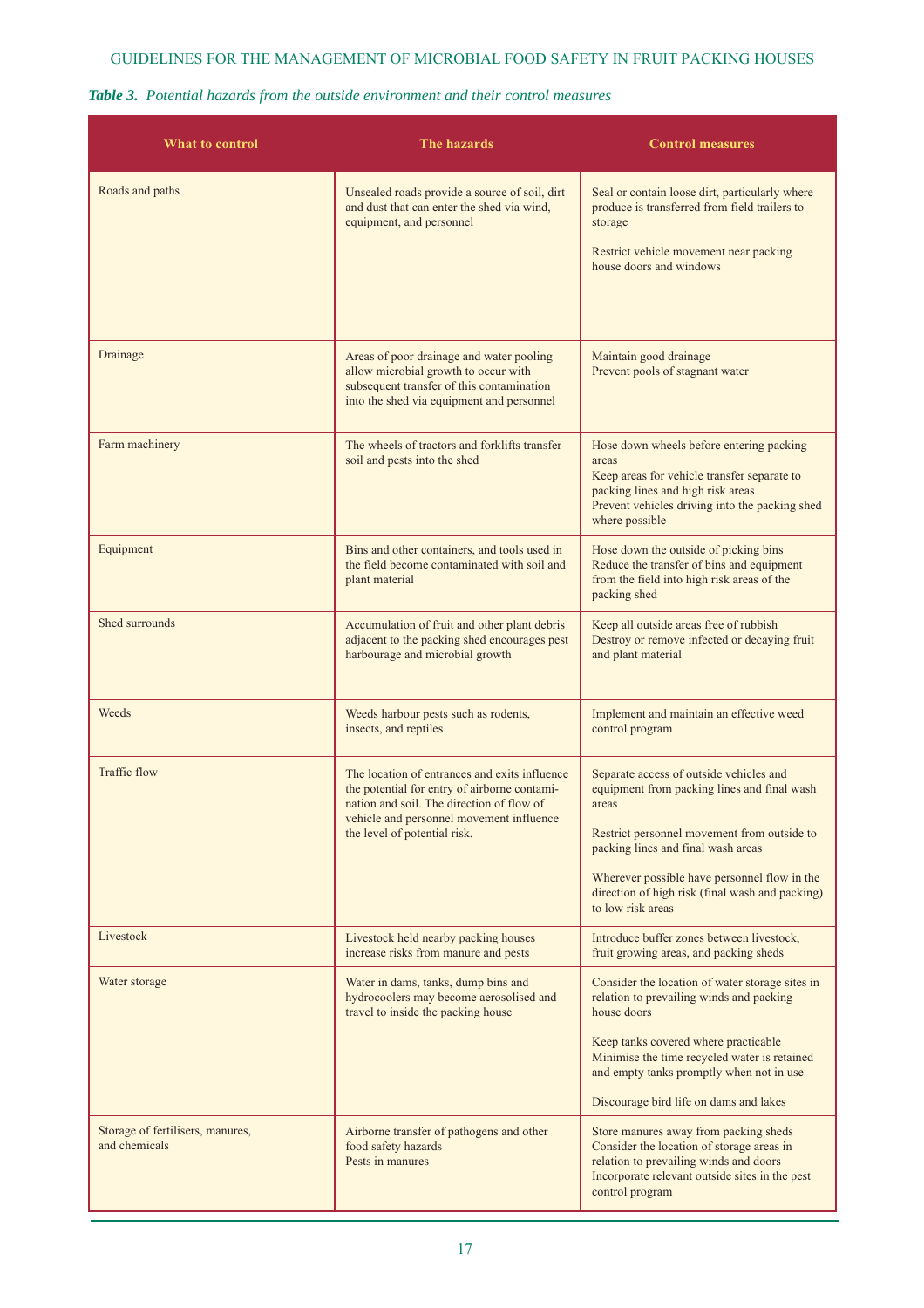- The potential for cross-contamination. For example, a build up of soil and water on the floor near the packing line provides a high risk of cross-contamination compared with the same build up remote to the packing line.
- The microbial load in the packing house for a given type or batch of fruit being packed. For example, packing fruit out of cold storage may introduce more pathogens to the shed due to the presence of decaying fruit in the bins. The packing line may then require more frequent cleaning to control these pathogens.
- The cleanliness of the harvested fruit. For example, some harvested batches will contain more leaf litter in the bins than others.
- The ability to control the movement and flow of vehicles, equipment, and personnel in packing areas.
- The history of and trends in test results from the microbiological monitoring program.
- The microbiological quality of water used in the packing house and the effectiveness of water treatment.

Whilst general industry requirements dictate that packing houses are cleaned approximately weekly during the packing season, each packing house must assess the validity of its cleaning and sanitising schedule against the microbial inputs to the operation.

#### *A risk assessment of the contamination load may require the general industry practice to be surpassed at times of higher risk.*

For example, when fruit is brought out of controlled atmosphere storage there is a higher incidence of spoiled or rotting fruit in the packing house. It is likely that under these higher microbial load conditions, daily cleaning of the packing house is required to maintain hygiene control.

When the packing house operations are at a peak it seems difficult to incorporate cleaning and sanitising into the daily schedule due to time constraints. However, this is the time when the food safety risks are highest, and control programs should not be compromised. Conducting the cleaning and sanitising according to the planned schedule is easier and more time efficient in the long run.

Also see Section 3.





*Photo 6 & 7. Unsatisfactory hygiene control at a packing house*

#### **4.3.2 Pest/vermin control program**

An integrated pest control program is essential to reduce microbial contaminants. Control of pests and their harbourage outside the packing house is critical to maintaining control inside. The pest control program should incorporate the use of appropriate baits and traps for insects and rodents, as well as good housekeeping to prevent these and other pests entering the packing house. Where pests do enter the packing house there should be minimal opportunity for them to infest materials that have a direct impact on food safety.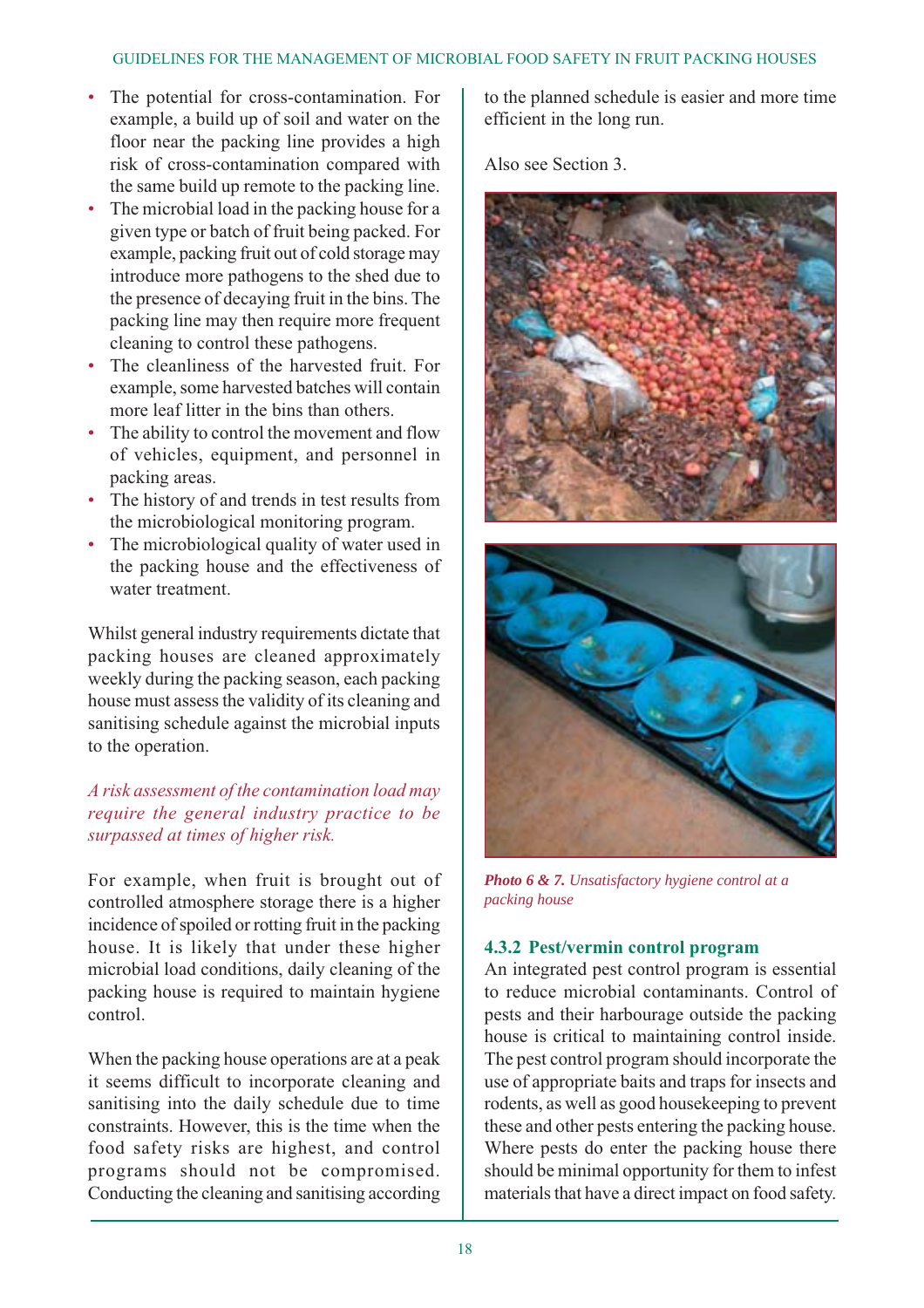#### GUIDELINES FOR THE MANAGEMENT OF MICROBIAL FOOD SAFETY IN FRUIT PACKING HOUSES

Simple housekeeping controls include:

- store materials and equipment off the floor
- keep all packaging dry, ventilated, and covered
- remove waste frequently during and at the end of each work day
- include areas behind and under equipment and furniture in the routine cleaning schedule
- where practical, store tubs and bins inverted after cleaning

Rodents and insects such as cockroaches carry pathogens like *E. coli* and *Salmonella* in their intestinal tract. They may also carry pathogens on their hair or surfaces. Research in the United States has shown that raw fruits and vegetables can become directly contaminated with *E. coli* 0157:H7 by transfer of the organism from fruit flies.4 During the surveys conducted in Western Australia, frogs were found to inhabit a water cooling system in which *Listeria monocytogenes* was detected, immediately adjacent to an apple

packing house. This site was one of the key sources of contamination of the packing line with *L. monocytogenes*.



*Photo 8. Domestic animals should not be allowed entry into packing houses*

| <b>Domestic animals</b>      | It is generally not appropriate for domestic animals to enter a fruit packing house.<br>Dogs and cats carry human pathogens in their intestinal tracts, and can transfer soil,<br>dirt, plant debris, and pests into the packing house. (Exemptions may apply for<br>seeing-eye dogs.)                                                                                                                                                                                                                      |  |
|------------------------------|-------------------------------------------------------------------------------------------------------------------------------------------------------------------------------------------------------------------------------------------------------------------------------------------------------------------------------------------------------------------------------------------------------------------------------------------------------------------------------------------------------------|--|
| <b>Birds</b>                 | Prevent the entrance of birds into the packing house where possible. Bird droppings<br>carry human pathogens such as Salmonella. If birds cannot be prevented from<br>entering the packing house, they should not be allowed to roost near storage, handling<br>or packing of fruit, or where packaging, bins, etc. are stored.                                                                                                                                                                             |  |
| <b>Doors and windows</b>     | Keep all doors and windows closed as much as possible to prevent windborne<br>contamination, and the entrance of animals, birds, and vermin.                                                                                                                                                                                                                                                                                                                                                                |  |
| <b>General tidiness</b>      | Remove unnecessary materials and goods from the packing house. A tidy packing<br>house is easier to keep clean, reduces the likelihood of pest harbourage, and<br>minimises the potential of physical contaminants in the fruit.                                                                                                                                                                                                                                                                            |  |
| <b>Equipment maintenance</b> | Keeping conveyor belts, tubs, and other food contact surfaces in good condition<br>prevents the build up of microorganisms and their transfer to the fruit, and minimises<br>the risk of physical contaminants in the fruit.                                                                                                                                                                                                                                                                                |  |
| <b>Work flow and layout</b>  | Do not perform high risk operations like sweeping and hosing down equipment in<br>areas where fruit is exposed.<br>Keep different areas of operation and functions separated by space and/or time<br>wherever possible.<br>Use partitions and screens to separate storage areas and packing materials in close<br>proximity to the packing line.<br>Restrict personnel access during packing and control activities in high risk areas.<br>Keep staff facilities separate to the packing and storage areas. |  |

# **4.3.3 Other areas of control**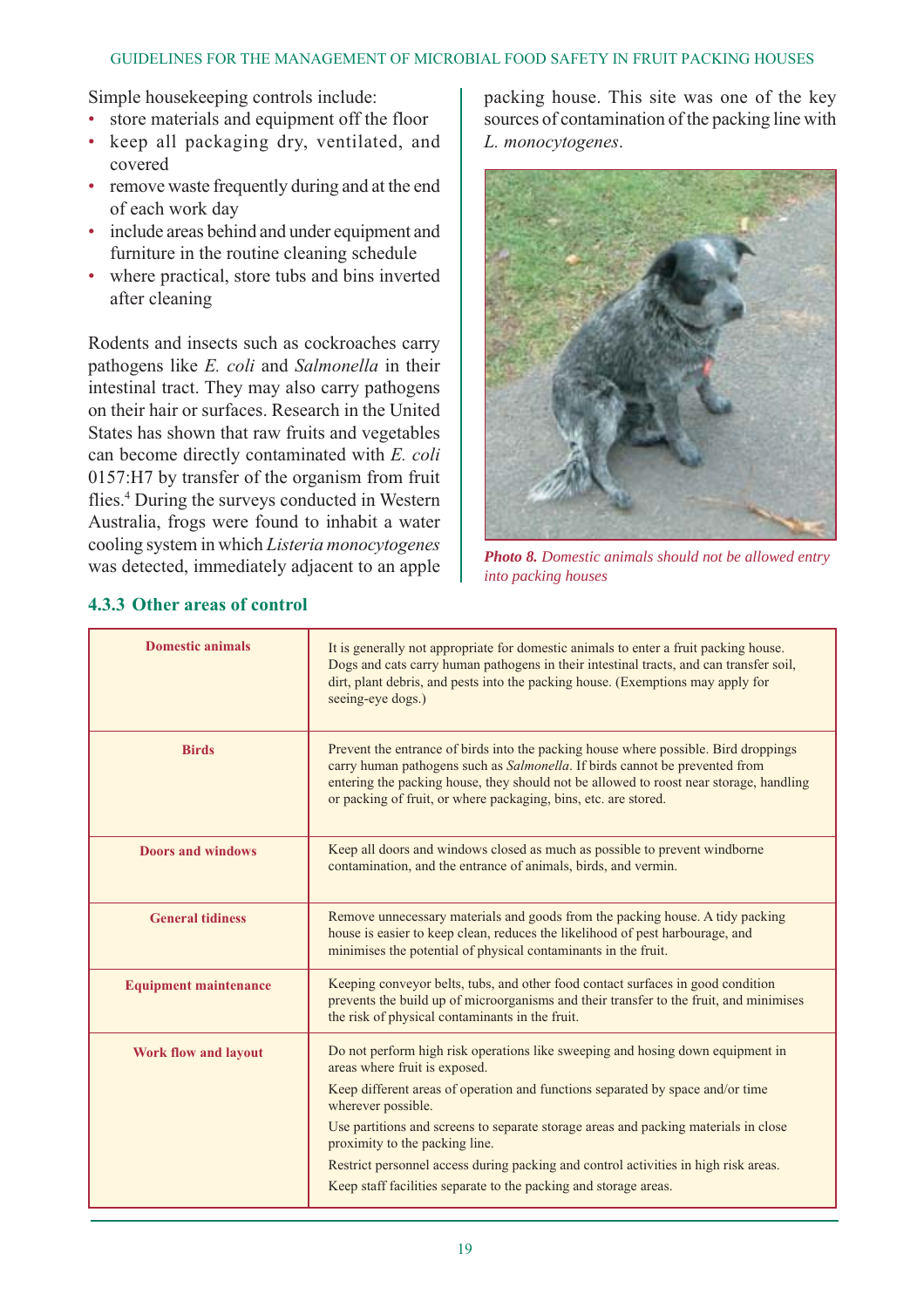

*Photo 9. Waste should be cleared away frequently and stored in designated bins*

#### **4.4 Storage of equipment and chemicals**

Equipment and packaging materials should be stored so as to minimise the possibility of contamination with microorganisms, chemicals, and pests. There should be designated areas of storage separate to packing lines and fruit storage areas.

Storage areas should be kept clean and regularly inspected for signs of pest infestation. Storage areas should be kept dry and adequately ventilated to prevent high humidity as this enhances microbial growth and encourages pests.

Equipment should be maintained in sound repair and clean condition. Containers and packaging should be used only for their intended purposes. Colour coding can be useful in maintaining control over usage.

Chemicals such as detergents, sanitisers, and fungicides should be stored in accordance with

the supplier recommendations. They should be used only for their intended purpose at the recommended concentrations. Also see Section 3.2.



*Photo 10. Appropriate storage of packaging material reduces pests and microbial contamination*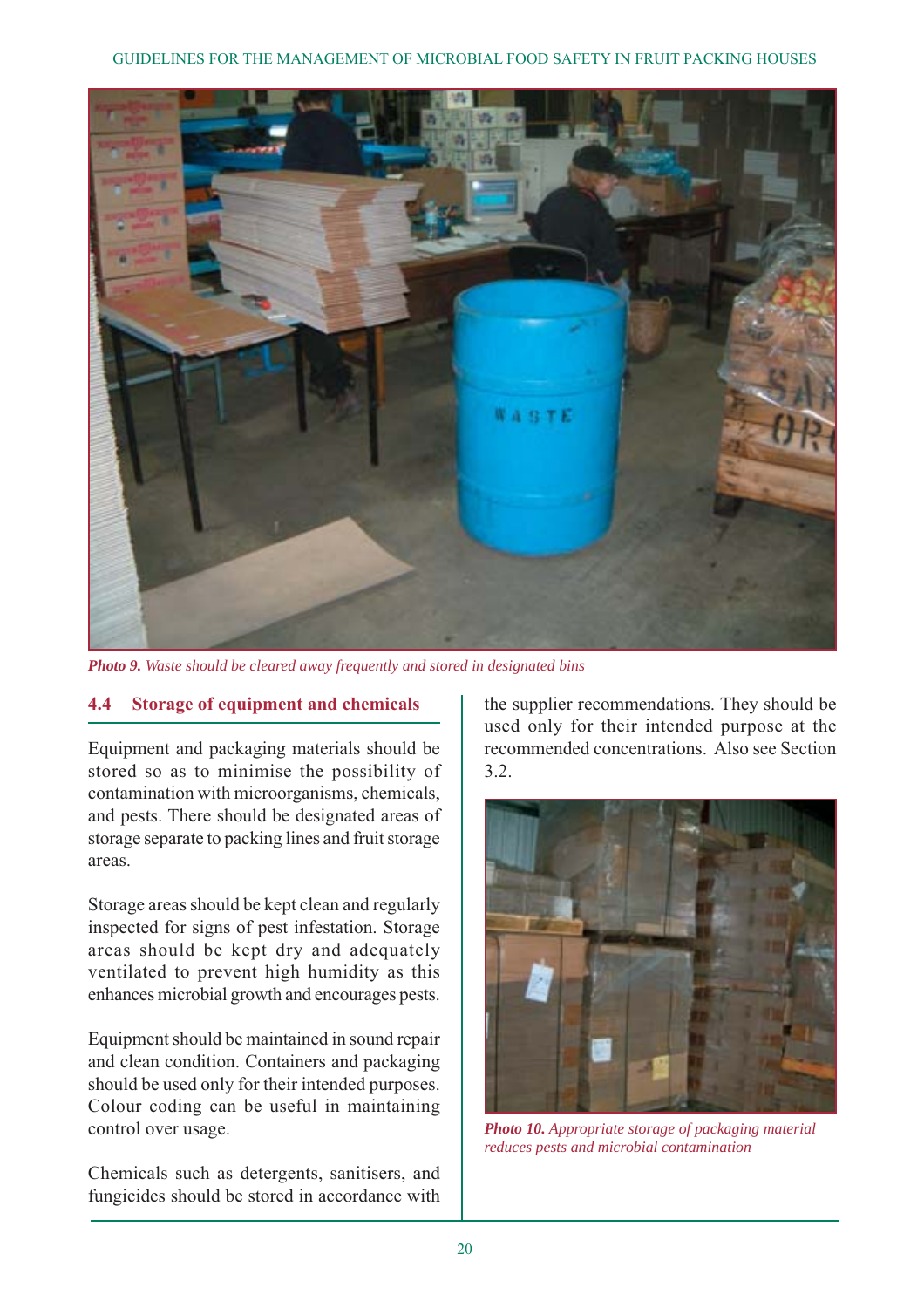# **5.0 Personnel Hygiene Control**

# **5.1 Staff facilities**

Staff facilities include lunch rooms, change rooms, toilets, and handwash units. These should be separate to the fruit packing areas and designed to incorporate sound sanitary control. Cleaning and sanitising programs and pest control programs should include staff facility areas. The facilities should be kept clear of pets, livestock, and wildlife. Water for handwashing should be potable and appropriate soaps or hand sanitisers and nail brushes supplied. Hot water should be available if possible and paper towels should always be used for hand drying.

Consideration should be given to the control of clothing when personnel transfer from the field to the packing house. Soil and dirt on shoes and clothing may contain pathogenic microbes and it may be appropriate for these items to be changed prior to working on packing lines.

Staff facilities should be conveniently located to encourage employees to use them appropriately.

# **5.2 Food handler hygiene**

Personnel in packing house operations influence food safety directly through personal hygiene and indirectly through their control over cleaning and sanitising and other support programs. Food handlers can introduce microbial pathogens to the fruit directly from their hands and clothing or by contaminating equipment and materials that come into contact with the fruit.

The main ways in which personnel have an impact on food safety control are:

- Personal hygiene
- Illness
- Cross contamination

#### **5.2.1 Personal hygiene** *Handwashing*

Hands should be washed and/or sanitised at the following times:

• before starting work in the packing house

- after each visit to the toilet
- after blowing the nose or coughing or sneezing into hands
- after eating or smoking
- after handling rubbish or performing maintenance on equipment
- after any break from work in the packing house



*Photo 11. Hand washing facilities should be provided with instruction to employees*

#### *Managing wounds and injuries*

Cuts, minor wounds, and sores should be covered when handling fruit. Bandages or gloves can be used as appropriate and should be prevented from falling into wash lines or packaging. Coloured bandaids are advisable for easy detection in the event they fall off.

#### *Jewellery*

Dirt accumulates in jewellery and harbours microorganisms. It should not generally be worn when working in the packing house.

#### *Hair*

Hair should be restrained in the packing house to minimise microbial contamination. Consideration should be given to the use of hair nets and beard masks.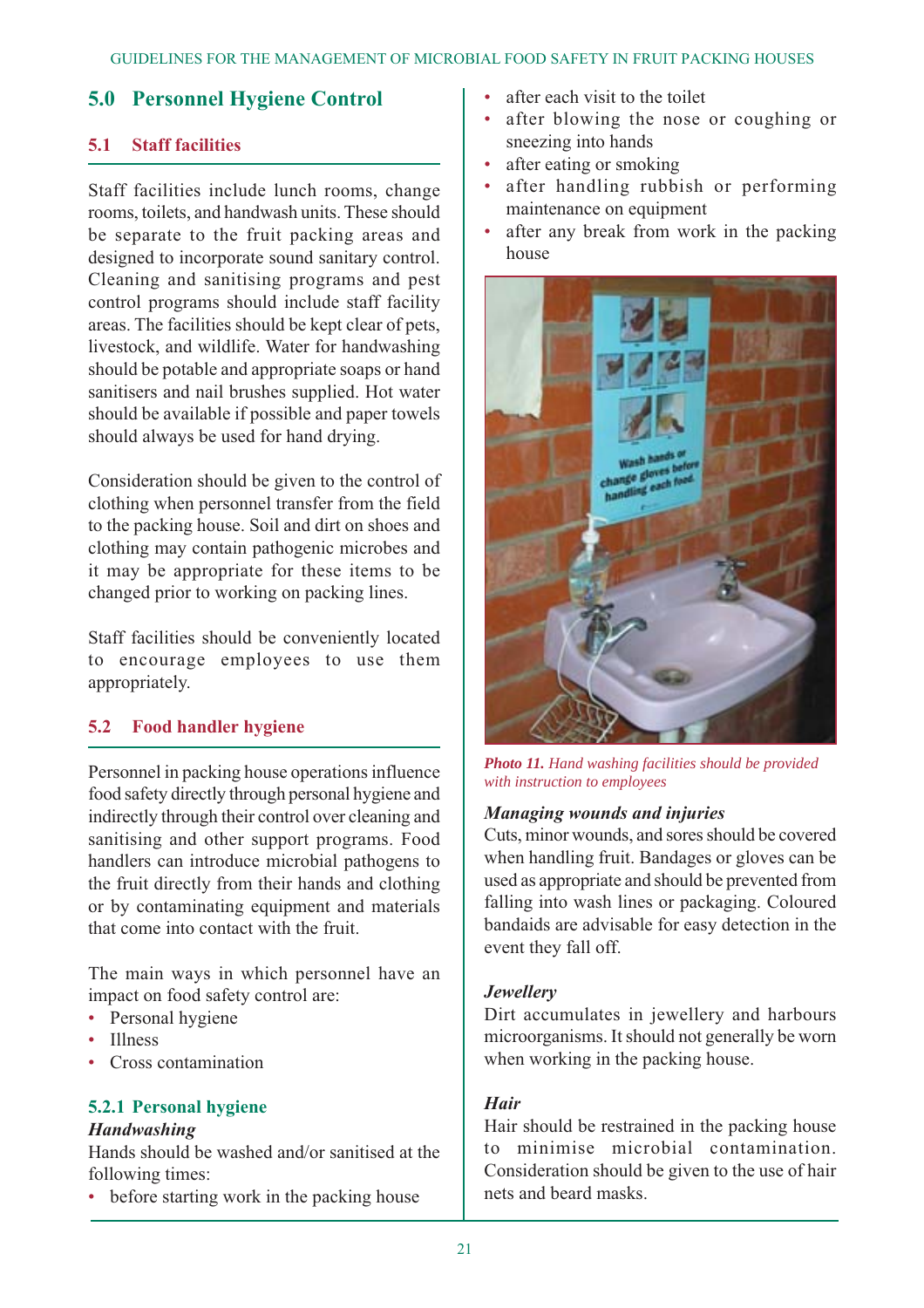#### *Eating, drinking and smoking*

Eating, drinking, and smoking should never be conducted inside the packing house. These activities should be restricted to designated staff facility areas.

#### *Clothing*

Dirty clothes carry bacteria. Clothing should be kept as clean as possible and changed daily.

#### **5.2.2 Illness**

Employees with colds and flu must take extra precautions to prevent contamination of fruit from sneezing, coughing, and blowing the nose. An increased frequency of handwashing is generally required and tissues should be discarded after single use. It may be appropriate for non-food contact duties to be performed until employees have recovered.

Employees suffering from intestinal illness such as gastroenteritis are particularly at risk of contaminating produce with pathogenic microbes. When personnel have suffered from diarrhoea, vomiting, sore throat with fever, fever or jaundice, it may be appropriate for them to stay away from work or perform non-food contact duties until they are fully recovered. Relevant State Government agencies are able to advise on this matter. There should be a management system in place to ensure employees adequately inform their supervisors of any illness they have suffered that could affect food safety controls.

#### **5.2.3 Cross contamination**

The food handler must take all reasonable measures to prevent the likelihood of contaminating produce. This can be achieved by:

- controlling the use of equipment and machinery
- following the documented procedures for cleaning and sanitising
- maintaining the packing house in a clean and tidy condition
- observing work flow rules
- complying with rules relating to personal hygiene issues and the use of staff facilities

#### **5.3 Training**

Employees must be trained so that they understand their responsibilities in producing safe food. The level of training must be appropriate to the level of risk of the duties performed. Training programs should be used that are specific to the field and packing house operations as much as possible. Training should include instruction on basic procedures such as correct hand washing techniques. Consideration should be given to providing training in a format that is easily understood or in languages other than English where it is required.

New staff should undergo an induction program that includes basic food hygiene and food safety. Refresher training in these areas for staff that have been with the packing house for a long time is also advisable.

Training should ensure that all personnel in the packing house have at least a basic understanding of Good Hygienic Practices and Good Manufacturing Practices.

Written instructions and signs in relevant areas in the packing house and staff facilities, assist staff to follow the rules.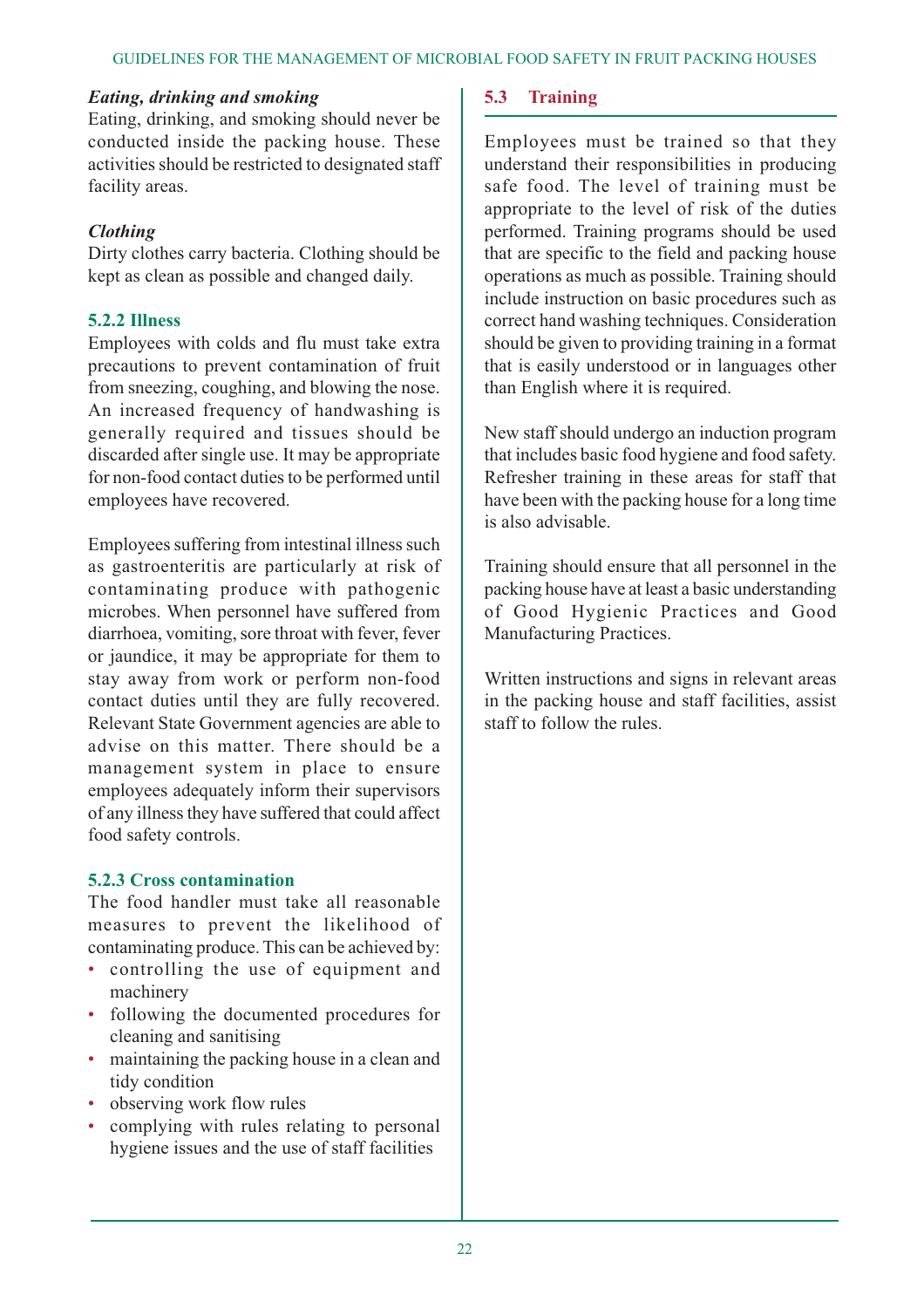# **6.0 Product Handling Guidelines**

# **6.1 Microbial risk categories and microbiological criteria for fruit**

Assessing the level of microbial risk relative to the operations has been highlighted throughout this document as important in assigning appropriate controls. For any given circumstances and set of hazards or risks, the type of fruit and the parts of the fruit that are consumed, are important considerations in determining the likely food safety outcomes. For example, isolation of a pathogen from the surface of a banana skin is unlikely to result in a foodborne illness event under normal circumstances. Isolation of the same pathogen from the surface of an apple where the skin is consumed may have food safety consequences if the fruit is not adequately washed prior to consumption. In both cases detection of the pathogen provides useful information about the microbial controls in place in the packing house and their level of effectiveness. How the information is interpreted in relation to food safety, and the corrective actions that need to be implemented will differ between packing houses.

The following table has been compiled with these issues in mind to serve as a general guide to microbial risk categories for different fruit crops. The categories are broad and should not be interpreted as definite or a final assessment of microbial risk. The risks for any fruit must be assessed for each crop and the individual packing operation with all of its inputs as described in this document. The purpose of the table is to assist the packing house operator in determining likely hazards and risks associated with the type of operation, and hence the level of control strategies likely to be needed. Category 1 fruits are the highest risk fruits, following in descending order of risk through the categories.

For fruit in the high risk categories (1 and 2), the microbiological criteria listed in Table 5 are recommended. These levels are a general guide based on current knowledge. Many factors contribute to food-borne illness events and test results for each fruit must be appropriately assessed and interpreted.

| <b>Category 1</b>                                                                              | <b>Category 2</b>                                                                                                                    | <b>Category 3</b>                                                                     | <b>Category 4</b>                          | <b>Category 5</b>                                                                                                            |
|------------------------------------------------------------------------------------------------|--------------------------------------------------------------------------------------------------------------------------------------|---------------------------------------------------------------------------------------|--------------------------------------------|------------------------------------------------------------------------------------------------------------------------------|
| Skin eaten,<br>rough skin                                                                      | Skin eaten,<br>smooth skin                                                                                                           | <b>Skin generally</b><br>not eaten                                                    | Skin not eaten,<br>crop grown<br>on ground | Skin not eaten,<br>crop grown<br>above ground                                                                                |
| Stonefruits<br>(Peach, apricot etc.)<br><b>Berry Fruits</b><br>(Strawberry,<br>raspberry etc.) | Grape<br>Currants<br>Tomato<br>Pome<br>Fruits/Stone<br>Fruits:<br>Apple<br>Persimmon<br>Nectarine<br>Plum<br>Pear<br>Nashi<br>Cherry | Citrus:<br>Orange<br>Mandarin<br>Tangerine<br>Grapefruit<br>Lemon<br>Lime<br>Tangello | Melons<br>Pineapple                        | Avocado<br>Pawpaw<br>Mango<br>Banana<br>Custard apple<br>Kiwi fruit<br>Passionfruit<br>Lychee<br>Rambutan<br>Longan<br>Fejoa |

#### *Table 4. Microbial risk categories for fruit*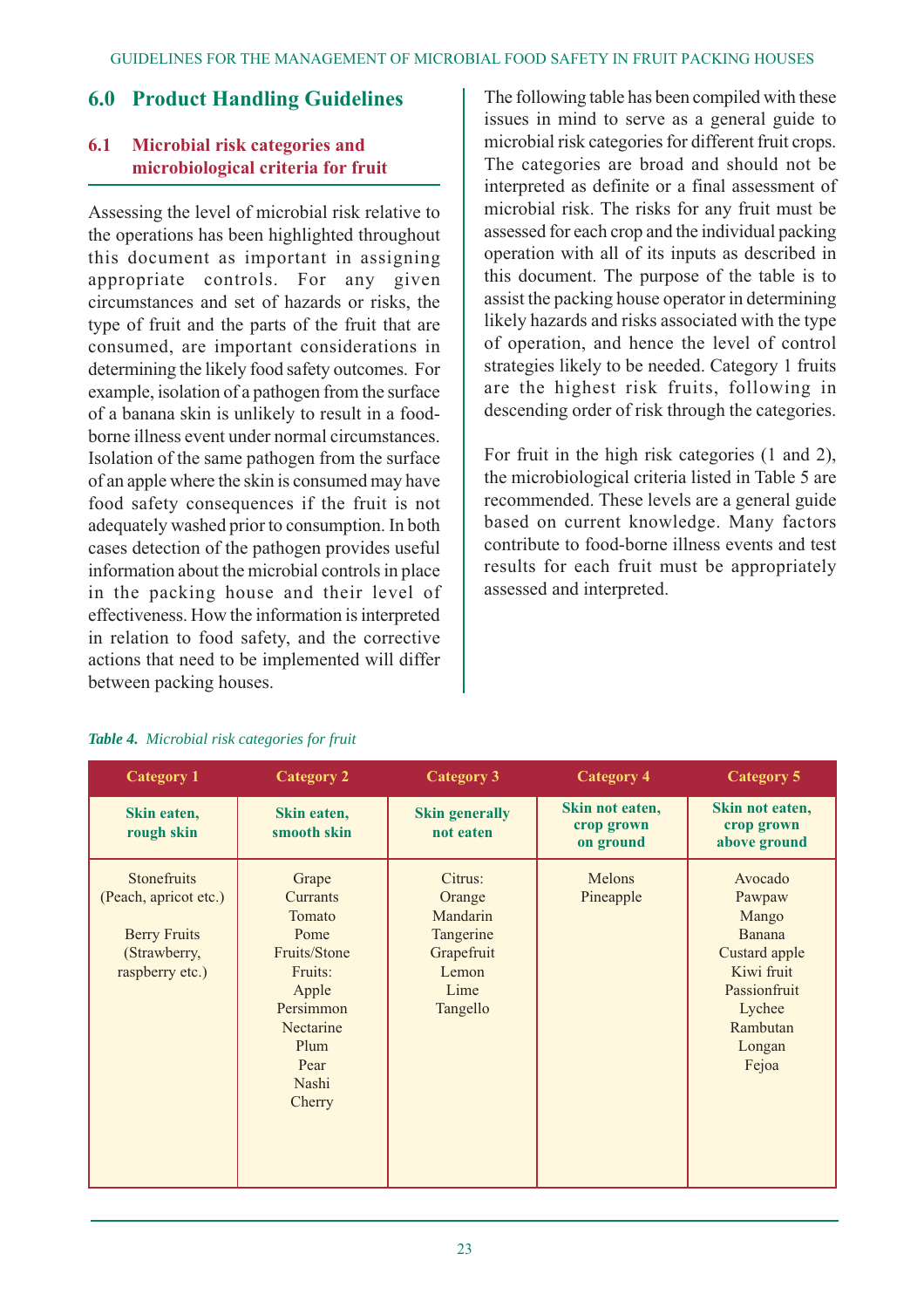#### *Table 5. Microbiological criteria for high risk fruit*

|                                   | Acceptable                    | <b>Unsatisfactory</b>                           | Unacceptable                            |
|-----------------------------------|-------------------------------|-------------------------------------------------|-----------------------------------------|
| E. coli<br>Listeria monocytogenes | Less than 10<br>Less than 100 | $10 - 100$                                      | Greater than 100<br>Greater than 100    |
| <b>Action</b>                     | No action required            | Review pack house<br>operation<br>and re-sample | Immediate corrective<br>action required |

The counts are given as the number of organisms per gram or per  $\text{cm}^2$  of fruit.

#### **6.2 The cold chain**

The transfer of produce out of the packing house and its transport to the wholesaler, retailer, or customer is a continuum of the chain of controlling food safety hazards. The way in which produce is moved out of controlled atmosphere storage rooms and/or cold rooms to transport vehicles, and the management of those transport vehicles, are important steps in retaining control over microbial pathogens, as well as other potential physical and chemical hazards. Upon leaving packing house storage the fruit is exposed to an additional range of contaminants from the air, equipment, vehicles, and food handlers. Throughout these stages the fruit is also at greater risk of damage. This increases the risk of microbial contamination and the growth and survival of the microorganisms involved.

This stage of operations must therefore be included in the programs that support good hygiene and the overall control of fruit quality and safety. Significant areas of control are as follows:

# *Vehicles*

A cleaning and sanitising program should be implemented for all vehicles transporting fruit. The quality of the water used for cleaning, and the type of detergents and sanitisers used, are just as important for vehicles as for the packing house. Vehicles used for fruit transport should not be used for the transport of other items or materials that could pose a food safety hazard without adequate safeguards and procedures in place.

# *Equipment including bins and tubs*

Equipment used throughout transport should be cleaned and sanitised and not used for purposes other than transfer of finished product.

#### *Temperature and humidity control*

The produce should be maintained at the temperature and humidity appropriate for the type of fruit. Fluctuations in temperature increase the risk of condensation development, which then increases the risk of microbial growth. Ventilation should be provided in such a way that ensures the fruit cannot become contaminated by airborne microorganisms.

#### *Food handlers*

Employees involved in the transfer of produce into vehicles and the drivers of the vehicles should receive sufficient training so that they are aware of all of the potential hazards. Basic food hygiene and personal hygiene as detailed in Section 8 should be applied.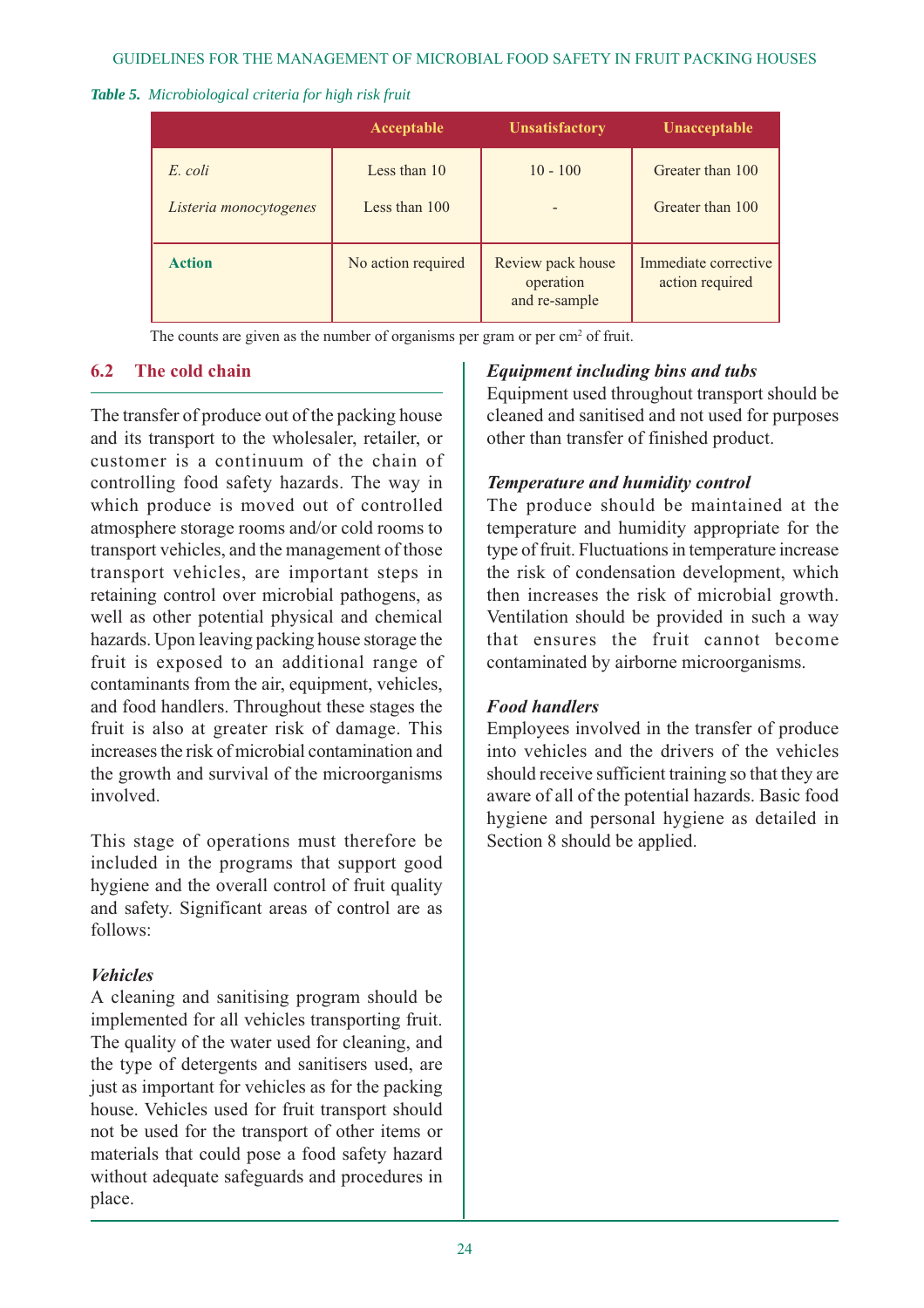# **7.0 Conclusion**

This Guideline should be used as part of overall management of microbial food safety in fruit. Its use, in conjunction with other relevant documents, will reduce the risks of pathogens on fruit and the foodborne illness they cause. There are still many questions to be answered and problems to be solved in relation to food safety and fresh produce. However, by using current knowledge and applying the practical solutions provided in this document, the packing house operator can be confident that appropriate duty of care is being taken based on available scientific information. Education and knowledge are the tools to improve food safety controls with a resulting increase in customer satisfaction, consumer confidence, and enhanced business opportunities.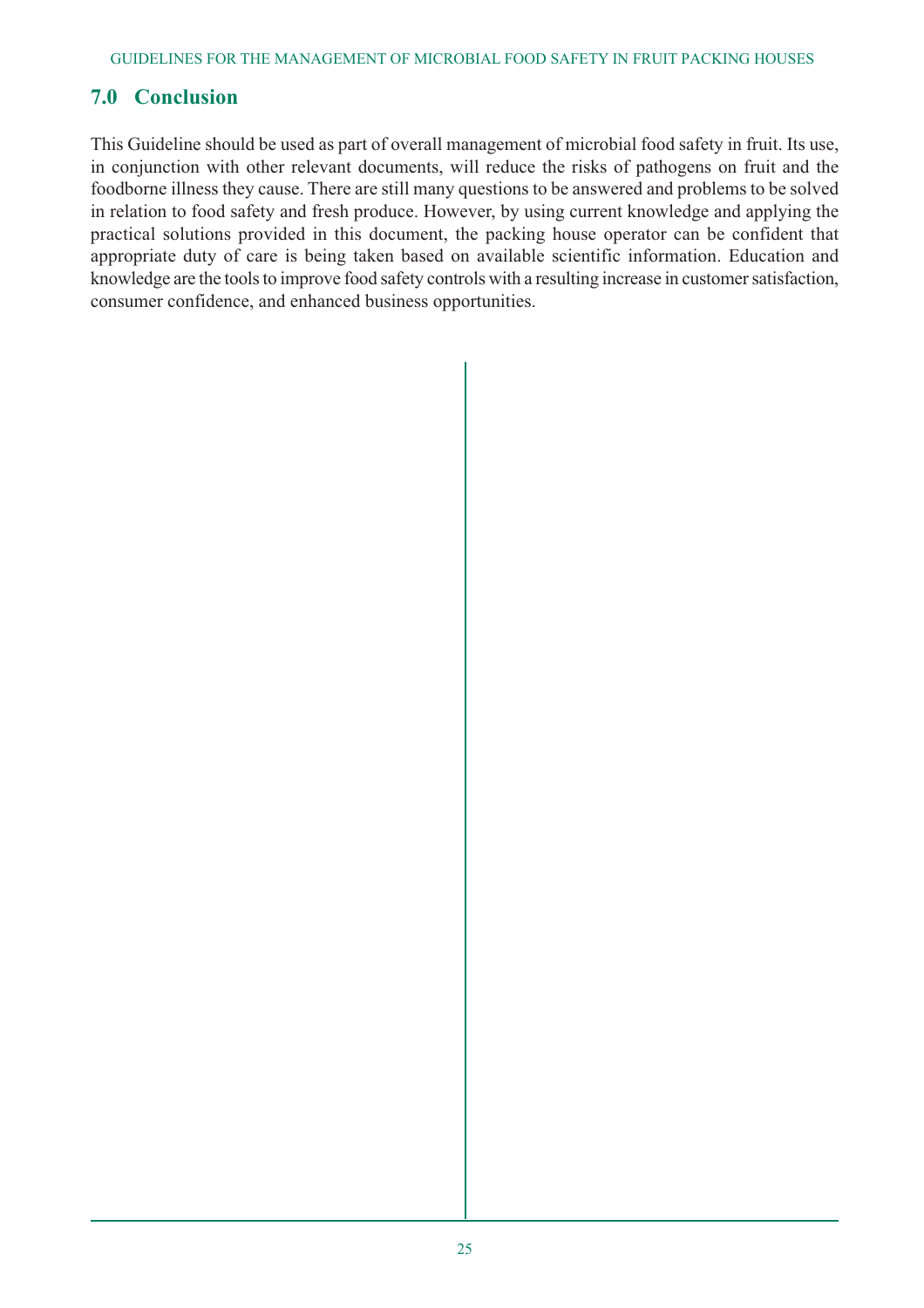# **8.0 Referenced Documents**

- 1. *Assessment of Production and Retail Handling Practices of Peaches, Plums and Nectarines (PPN) on Microbial Food Safety Risk Reduction.* California Tree Fruit Agreement 2000 Research Final Report.
- 2. *Australian Water Quality Guidelines for Fresh and Marine Waters.* Australia and New Zealand Environment and Conservation Council November 1992
- 3. *Do Fresh Fruit and Vegetables Pose a Microbiological Food Safety Risk?* Frankish, E. and McAlpine, G. AFSFGA AFS Quarterly. ISSN 1442-598X.Spring 2000.
- 4. *Elimination of Microbial Hazards on Fresh and Fresh-Cut Produce.* U.S. Food and Drug Administration Centre for Food Safety and Applied Nutrition. September 2001.
- 5. *EurepGap.* Web site http://www.eurep.org/
- 6. *Evolution of Australian Food Quality Systems Report.* Fabiansson, S. & Cunningham, D. Food & Gene Technology Program, Bureau of Resources Sciences, AFFA, Canberra. 2001.
- 7. *Foodborne Microorganisms of Public Health Significance.* Fifth Edition. AIFST (NSW Branch) Food Microbiology Group. 1997. L.S. Jay et al, Chapter 6 *Salmonella*; P.M. Desmarchelier and F.H. Grau, Chapter 7 *Escherichia coli*; P.S. Sutherland and R.J. Porritt, Chapter 11 *Listeria monocytogenes*
- 8. *Food Safety Auditing Guidelines: Core Elements of Good Agricultural Practices for Fresh Fruits and Vegetables.* United Fresh Fruit & Vegetable Association. September 2001.
- 9. *Food Safety Guidelines for the Australian Fresh-cut Produce Industry.* Co-Operative Research Centre for International Food Manufacture and Packaging Science. Second Edition 1998. Editors Martin

Barlass, Bruce Tomkins, John Faragher, Anita Chennell, Robert Premier, Malcolm Hickey

- 10. *Food Safety Reforms.* ANZFA. 2000. Web site http://www.anzfa.gov.au/index.cfm Food Safety Reforms. Food Science Australia. Oct 2000 Bulletin.
- 11. *Food Standards Code Volume 2 Commonwealth of Australia 2001*. Available at http://www.anzfa.gov.au
- 12. *Food Watch WA Food Monitoring Program Microbiological Guidelines for Ready-To-Eat Foods April 1999*
- 13. *Freshcare.* Web site - http://www.ausqual.com.au/
- 14. *Guidelines for On-Farm Food Safety for Fresh Produce.* Dept of Agriculture, Fisheries and Forestry Australia. 2001
- 15. *National or State Based Legislation.* Hardy, B. TQA QA Conference Proceedings. Nov 2000
- 16. *On-Farm Food Safety Guidelines for Greenhouse Vegetables - Manual*. Ontario Greenhouse Vegetable Growers Association. November 1999
- 17. *Quality and Food Safety Options Available to Australian Horticultural Businesses.* Bennett, R., Horticulture Australia Ltd (HAL) Web site - http://www.horticulture.com.au/
- 18. *Reducing Food Safety Risks in Apples. A Self-Assessment Workbook for Producers of Apples, Juice and Cider*. Cooperative Extension Washington State University. May 2001.
- 19. *Risk Management Australian/New Zealand Standard 4360:1999*. Standards Australia
- 20. *Safe Food Australia. A Guide to the Food Safety Standards Chapter 3 of the Australia*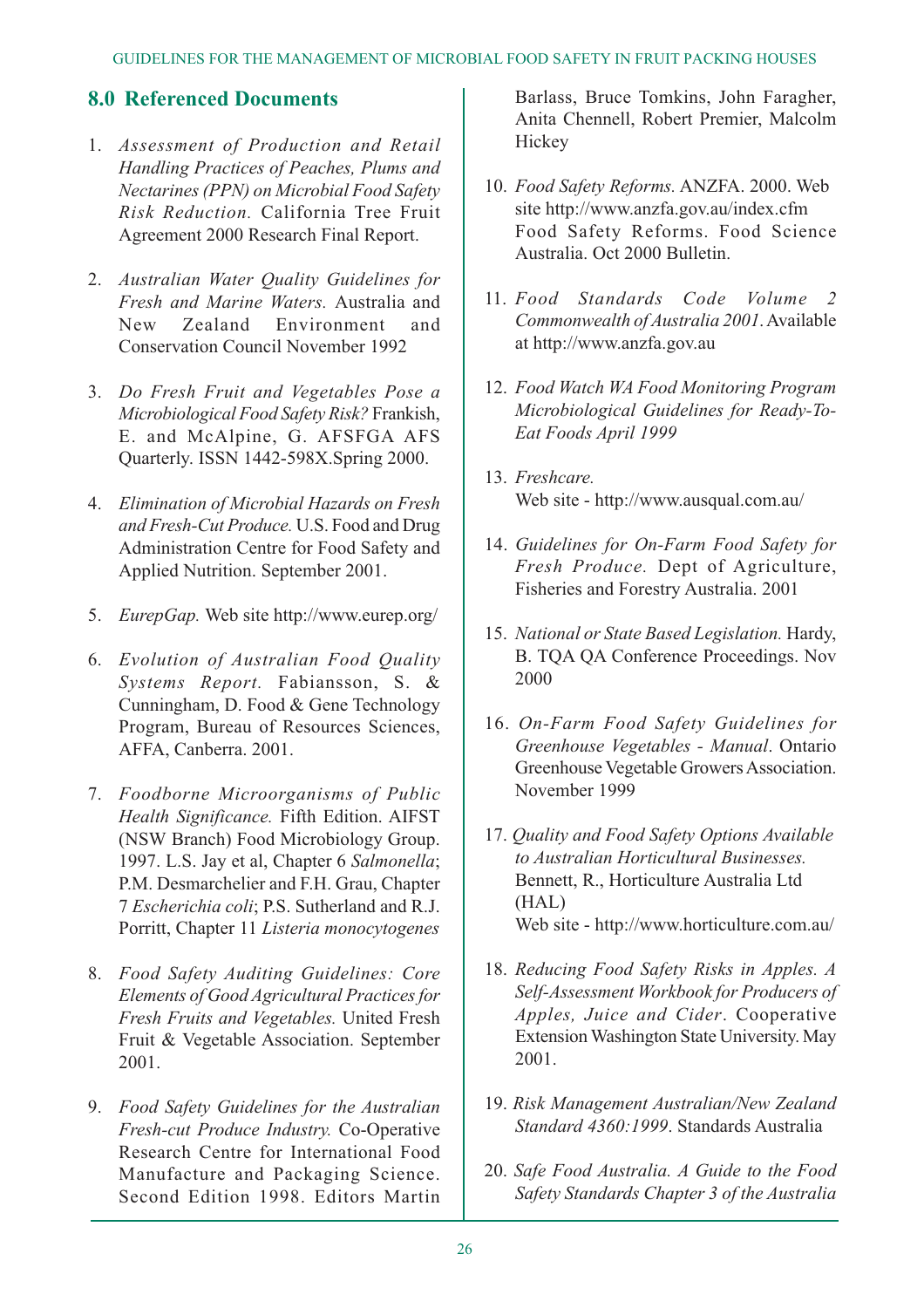*New Zealand Food Standards Code.* 2nd Edition, January 2001.

- 21. *Safe Vegetable Production A Microbial Food Safety Guide for the Australian Vegetable Industry.* Natural Resources and Environment, Victoria. Institute for Horticultural Development, Knoxfield. For AUSVEG and Horticulture Australia. Horticulture Australia Project number: VG98093. 2002.
- 22. *SQF Codes.* SQF. Web site http://www.sqfi.com/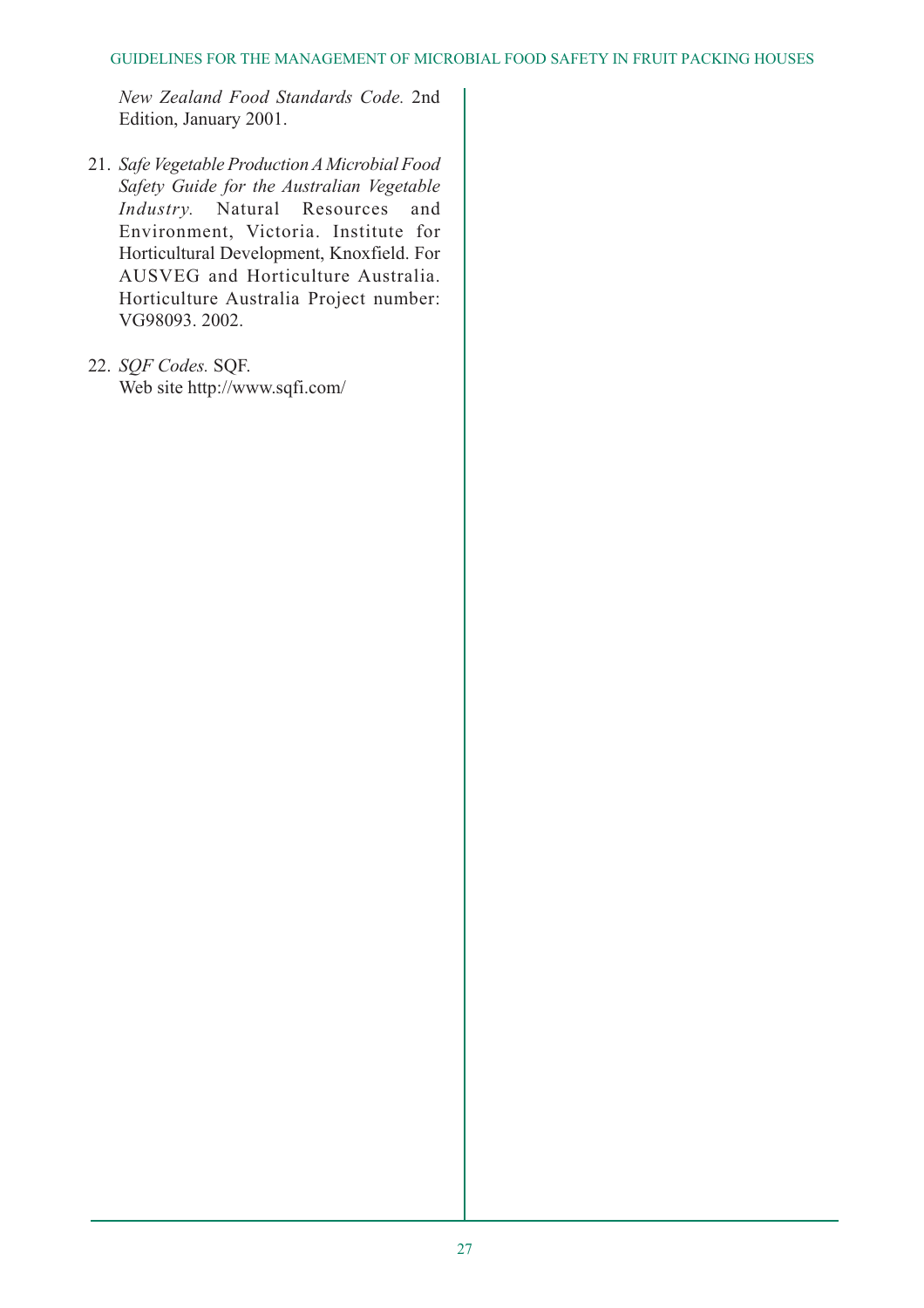# **Appendix 1 - Glossary of Terms and Definitions**

**Code of Practice -** a guideline document, that can be incorporated into law if required, to assist industry in fulfilling food safety, quality, or other obligations.

*Escherichia coli* **-** an organism used as an indicator of faecal contamination and the hygienic status of food. Some types are human pathogens.

**Faecal contamination -** the introduction into or onto fruit of microorganisms that originate from the gastrointestinal tract of animals or humans.

**Food-borne illness -** illness transmitted by food caused either by infection or toxin.

**Good Agricultural Practices -** the basic environmental and operational conditions that are necessary for the production of safe, wholesome fruit and vegetables.

**Good Hygiene Practices -** the measures and controls to ensure the safety and wholesomeness of food.

**Good Manufacturing Practices -** the actions necessary throughout a process to ensure safe, clean and wholesome food products by prevention of contamination.

**Guidelines -** advisory criteria that assist in consistent application of good practices and controls. They generally do not have regulatory backing.

**HACCP -** Hazard Analysis Critical Control Point a method to identify, evaluate and control specified hazards.

**Hazard -** a source of potential harm or a situation with a potential to cause loss. A food safety hazard is any biological, chemical, or physical substance or property that can cause an unacceptable health risk to consumers.

**Haemolytic Ureamic Syndrome (HUS) -** a serious food-borne illness, caused by enterohaemorrhagic strains of *E. coli*, that can be fatal.

*Listeria monocytogenes* **-** a widely distributed environmental contaminant that is transmitted to humans via food and may cause illness.

**Microbes/microorganisms -** bacteria, yeasts, moulds, viruses, and parasites.

**Pathogen/Pathogenic -** a microorganism capable of causing disease or illness in humans.

**Potable water -** water that is suitable for drinking or food processing on the basis of both health and aesthetic considerations.

**Quality assurance -** a framework in which hazards and risks are identified and managed to satisfy required product quality and food safety.

**Risk -** the chance of something happening that will have an impact upon objectives. It is measured in terms of likelihood and consequences.

**Risk analysis -** a systematic use of available information to determine how often specified events may occur and the magnitude of their consequences.

**Risk assessment -** the overall process of risk analysis and risk evaluation.

**Risk evaluation -** the process used to determine risk management priorities by comparing the level of risk against predetermined standards, target risk levels or other criteria.

**Risk management -** the culture, processes and structures that are directed towards the effective management of potential opportunities and adverse effects.

*Salmonella* **-** a widely distributed food-borne pathogen whose primary reservoir is the intestinal tract of humans, animals, and reptiles.

**Spoilage -** food deterioration resulting in off flavours, odours and appearance, rendering the product unacceptable for human consumption.

**Standards -** developed by a relevant government authority and passed in law to provide regulatory backing.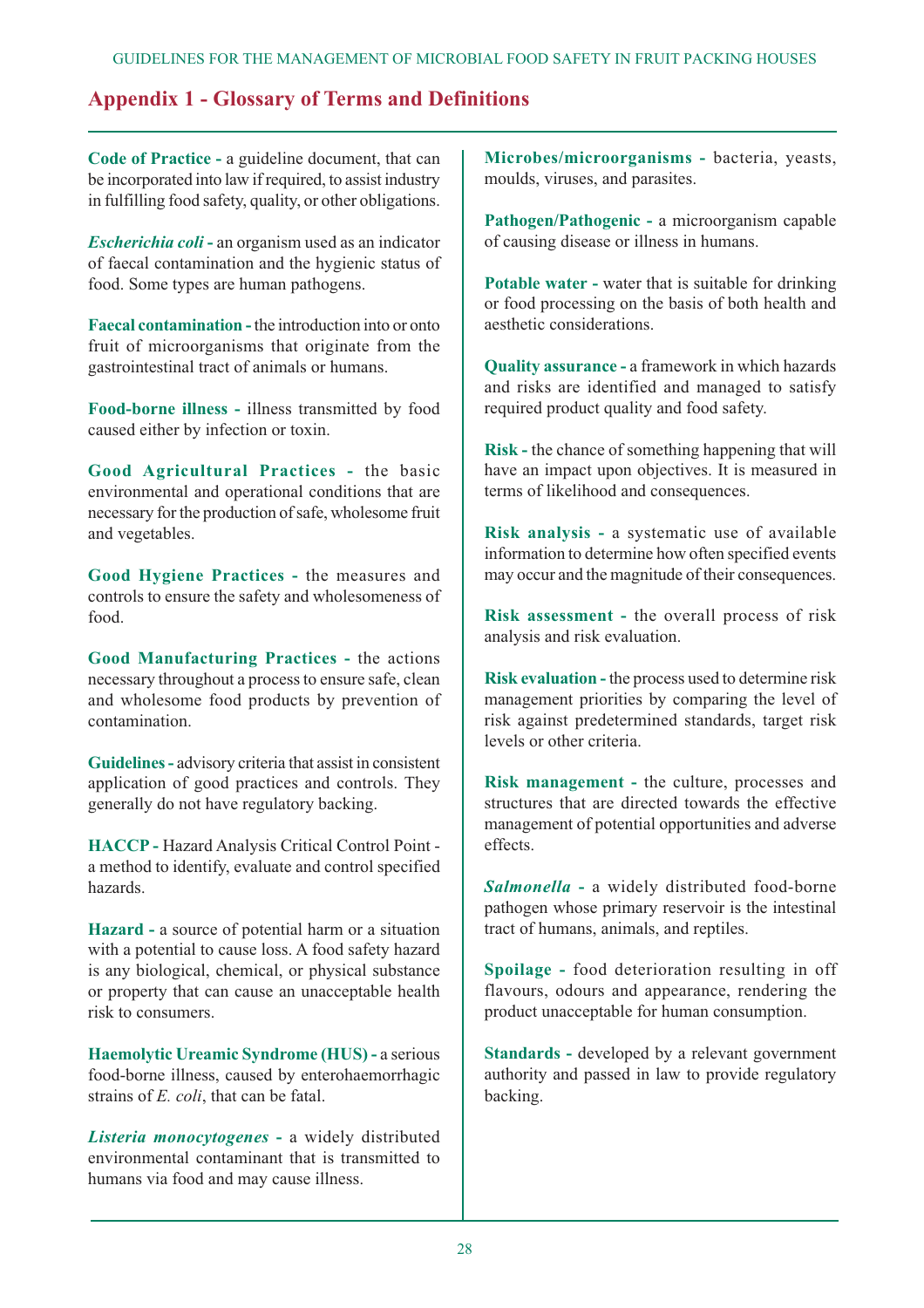# **Appendix 2 - The Microbiology of Fresh Produce**

#### **Microbial groups**

Microorganisms are divided into a number of large groups listed below. There are examples of pathogenic microorganisms in each group, although not all of these pathogens will occur on, or cause a food safety risk in, fresh produce. Some of these groups contain microorganisms capable of causing produce spoilage but most of the microorganisms in the groups are of no significance to food safety.

#### **Bacteria**

Common foodborne pathogens in this group include *E. coli, Salmonella, Clostridium botulinum, Listeria monocytogenes, Bacillus cereus* and *Yersinia enterolitica*. All of these bacteria can be isolated from fresh fruit and/or vegetables.

Bacteria that cause fruit spoilage include *Pseudomonas, Xanthomonas,* and *Erwinia*.

#### **Fungi**

Yeasts and moulds are included in this group. Whilst some moulds can produce toxins that cause human illness, most yeasts and moulds associated with fruit are either harmless or spoilage agents. They are not normally associated with food safety risks in fresh produce.

#### **Viruses**

This group includes human pathogens such as Norwalk virus and Hepatitis A. Viruses are commonly recorded as contaminants of fresh produce. They cannot grow outside an animal or human host body. However, only low numbers of surviving viruses on produce can cause illness.

#### **Parasites**

Parasites causing illness from consumption of fruit include *Cyclospora* and *Cryptosporidium*. Like viruses, they are unable to multiply outside a human or animal host, but can cause illness with only a low number of organisms.

#### **The microflora of fresh fruit**

Fruit in the field contains a diverse range of microbial contaminants. These will include microorganisms that are harmless, such as lactic acid bacteria and some coliform bacteria. There will also be microorganisms present that can cause spoilage of fruit in storage such as the *Botrytis*fungus, *Erwinia* bacteria, or yeasts. Some of the microbial population may include food-borne pathogens such as *Listeria monocytogenes, E. coli, Salmonella,* and *Bacillus cereus*. Food-borne pathogens are generally present as a small proportion of the total population.

It is not the purpose of a food safety program or code of practice to eliminate microorganisms from fresh produce. Rather the aim is to minimise the presence of harmful microorganisms to a level that does not pose a food safety threat, and to prevent their growth. Control measures used to achieve this have the added benefit of controlling other microorganisms that can cause spoilage of the produce. Harmless microorganisms can have a positive role to play by actively competing with those that cause illness or spoilage.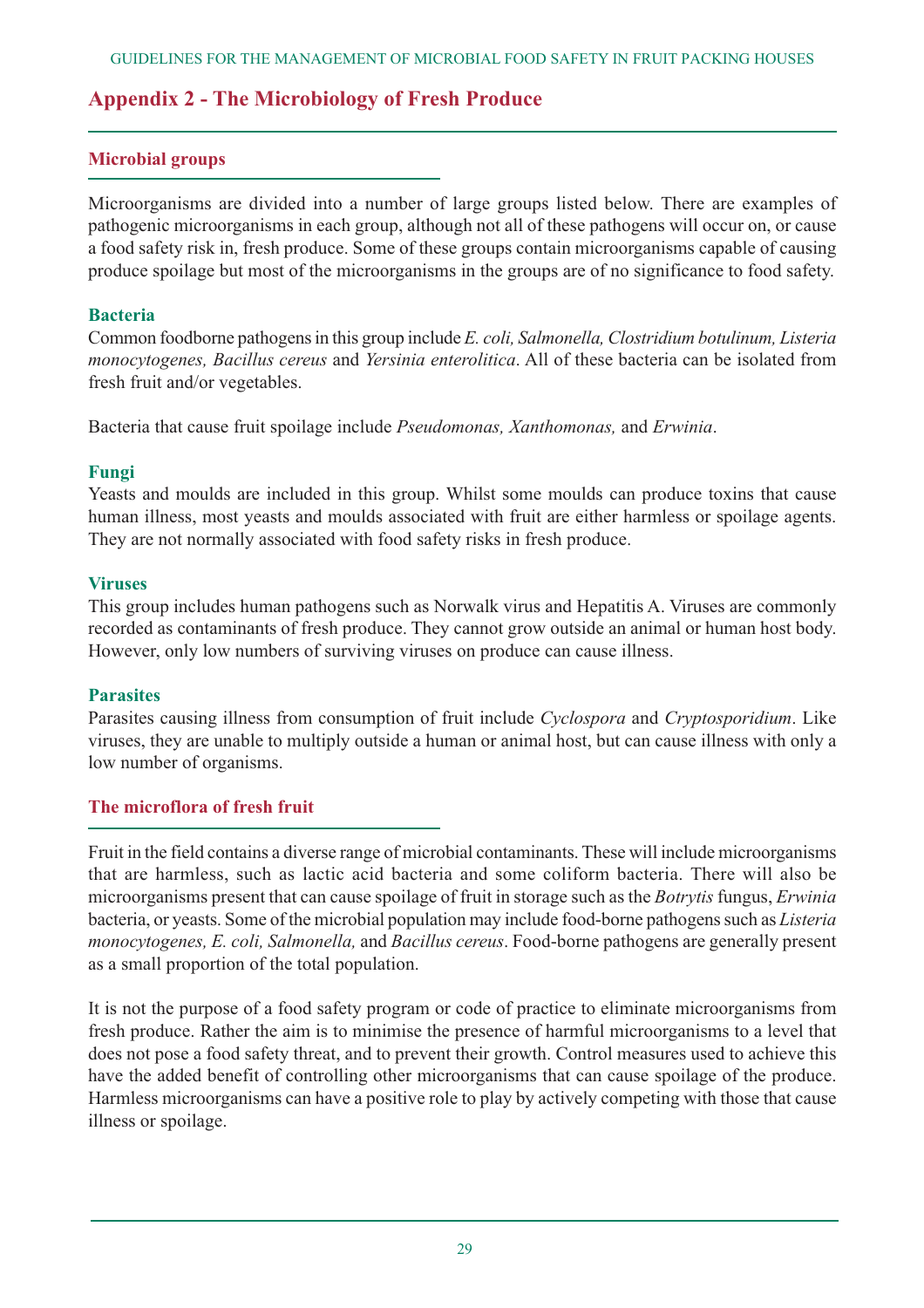#### GUIDELINES FOR THE MANAGEMENT OF MICROBIAL FOOD SAFETY IN FRUIT PACKING HOUSES

Different microorganisms behave differently on fresh fruit. In general, pathogenic microorganisms either survive or gradually die but do not grow on fresh, undamaged fruit.<sup>4</sup> There are exceptions to this rule however, and it is known that *E. coli* 0157:H7 can grow on watermelon and rockmelon rind.<sup>4</sup> A variety of factors influence survival and growth of microorganisms on fresh produce and include:

- the properties of the microorganism
- the type of fruit
- environmental conditions (moisture, humidity, temperature, amount of sunlight)
- storage conditions

The interactions of these factors may be complex and their effects determined by the type of fruit surface. For example, there is some evidence that pathogens survive better on the surface of washed peaches that have been brushed when compared with those that do not undergo brushing.<sup>1</sup> When the surface of fruit is damaged by bruising, punctures or other injury, the ability of pathogens to survive and grow is significantly enhanced. The pathogenic microorganisms can, under these conditions, compete more effectively against the harmless microorganisms.

Microorganisms can also become internalised in fruit and this may happen by different means. Examples of this are:

- *Salmonella* can be found in ripe tomatoes having survived in the plant from the time of contamination of the tomato flower<sup>4</sup>
- *Salmonella* can be transferred from nutrient solutions into the stems, leaves, and fruit of hydroponically grown tomatoes.<sup>4</sup>
- pathogens can infiltrate intact apples through intercellular spaces, the calyx, or stem end, when the produce temperature is much higher than the water temperature in which they are dumped or washed.

The way in which produce is handled, processed and stored, and the control over environmental conditions throughout this chain of events, will largely determine which organisms have the ability to become dominant, and hence the level of food safety risk associated with any given product.

#### **Sources of microorganisms**

Microorganisms are widespread in nature. Microorganisms on fruit originate from soil, dust, irrigation water, water for other uses, rainfall, insects, birds and animals, airborne particles, humans, cooling water, and equipment such as harvesting and transport machinery. There may be bacteria inside the fruit that have either survived from the time of seed development or entered through damaged surfaces, or openings at the calyx or stem.

Hence microorganisms may enter packing sheds on the fresh produce or directly by any of the sources listed above.

Three bacteria that are commonly used to monitor the food safety of fruit are *E. coli*, *Listeria monocytogenes*, and *Salmonella* species. They comprise only some of the microbial pathogens that have been known to cause food-borne illness in fruit.

#### *Escherichia coli*

*E. coli* originates from the intestinal tract of animals and humans. Many strains are harmless, but some such as *E. coli* 0157:H7, are important foodborne pathogens.7 *E. coli* is used as an indicator of faecal contamination. Its presence on fruit indicates inadequate sanitation procedures.

*E. coli* can contaminate fruit by direct faecal contamination.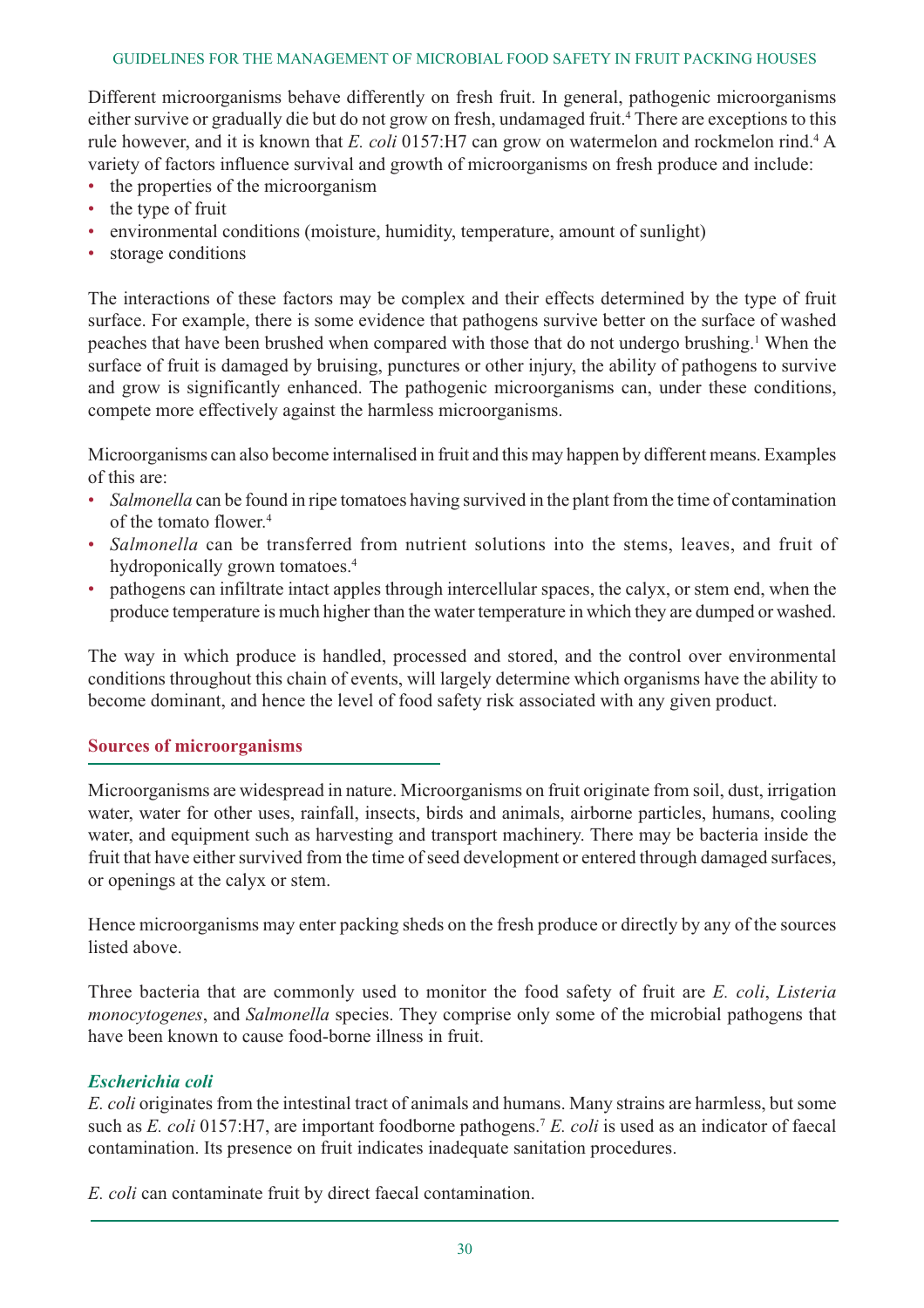#### Examples:

- poor worker hygiene
- animal droppings
- manures

*E. coli* can contaminate fruit indirectly through contamination of soil, water, other plant material, or equipment.

#### *Listeria monocytogenes*

*L. monocytogenes*is found in soil, water, animal manure, infected food handlers, and on plant material. High risk groups in the population such as pregnant women and their foetuses, young children, the elderly, and adults with a compromised immune system, are particularly susceptible to infection with *L. monocytogenes*. <sup>7</sup> Healthy people may also become infected. Its presence is not related to the presence of the other faecal indicator microorganisms.

*L. monocytogenes* commonly contaminates fruit in the field and enters packing houses on the fruit, on equipment, and in soil. Wet areas in the packing house allow spread of the organism.

#### *Salmonella*

The natural carriers of *Salmonella* are animals and birds. Humans can also carry *Salmonella* in their intestinal tract.7

*Salmonella* can contaminate fruit by direct faecal contamination.

Examples:

- poor worker hygiene
- animal/bird droppings
- manures

*Salmonella* can contaminate fruit indirectly through contamination of soil, water, other plant material, or equipment.





*Photo 12.* E. coli *- a faecal contaminant Photo 13.* Salmonella *- a food-borne pathogen*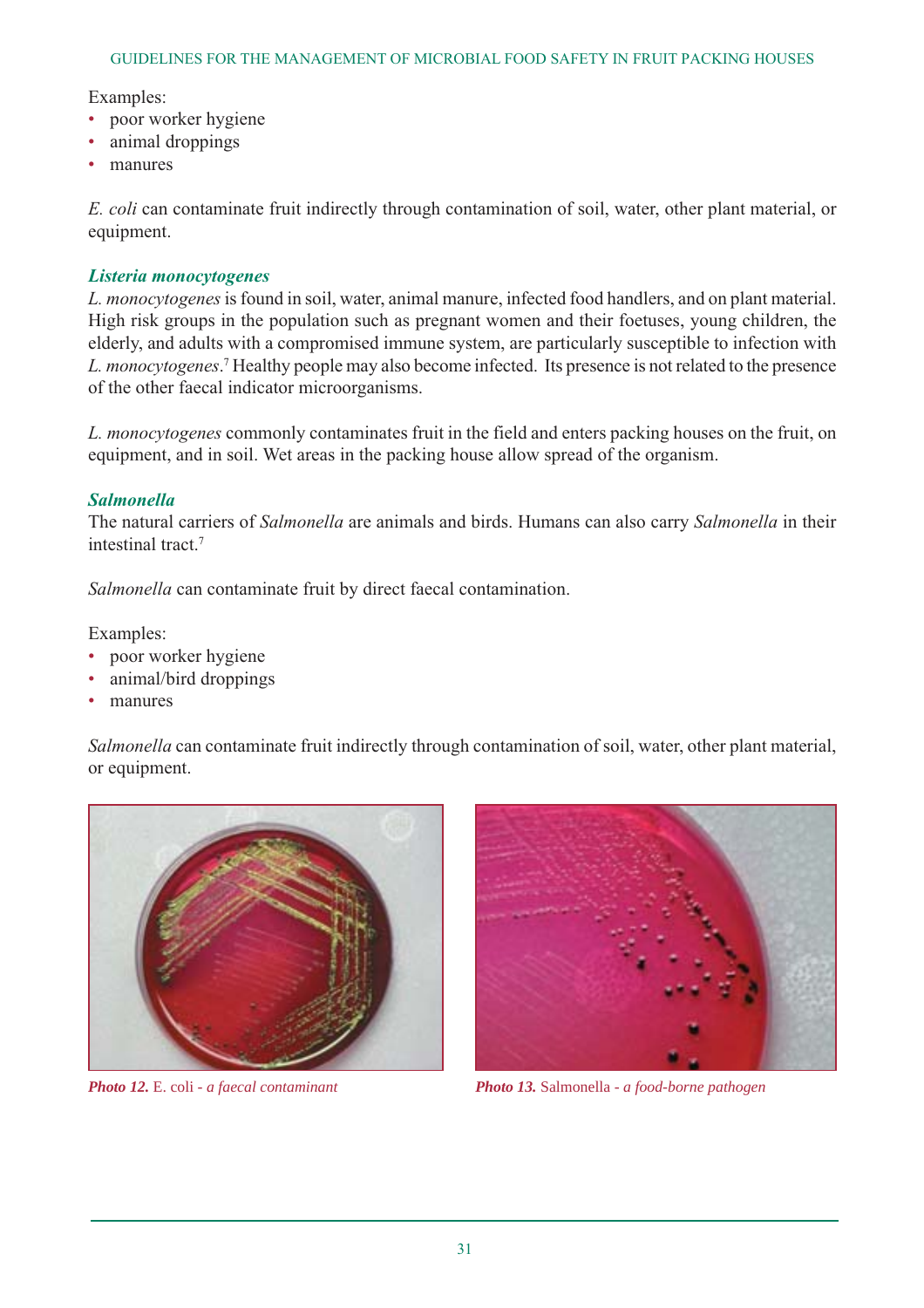#### **The potential for growth and survival**

Pathogenic microorganisms can survive and grow in the packing house environment when conditions are conducive. They need:

- moisture
- nutrients
- the right temperature

Hence packing houses that contain organic litter (nutrients), pools of water (moisture), and warm temperatures will allow *E. coli, Listeria* and *Salmonella* to survive, spread throughout the shed, and possibly increase in numbers.

During cold storage of the fruit, *E. coli* and *Salmonella* will not grow at temperatures below about 7<sup>o</sup>C. However, *Listeria* will grow at a slow rate down to 0°C. Some pathogenic bacteria may gradually die during cold storage of the fruit. However, there is no guarantee that this will happen, and other conditions of storage may influence the likelihood. Conditions during controlled atmosphere storage are important in controlling both food safety and food spoilage hazards. Appropriate management of fruit breakdown during storage will assist in reducing the risks.

Conditions in the packing shed may influence survival of microorganisms during storage through factors such as cross contamination from equipment and workers.

If pathogens have survived and/or grown during storage at the packing house their presence on the fruit through transport, further processing, and in the hands of the consumer, is likely to create a significant food safety hazard. Therefore, controls to reduce the level of contamination on fruit in the packing house and the ability of the microorganisms to grow, help reduce the risks of foodborne illness at the point of end use of the produce.

#### **Foodborne illness outbreaks from fruit**

There are numerous reports of foodborne illness outbreaks from fruit overseas. Whilst reports in Australia are uncommon, two recent outbreaks involving fresh fruit salad and orange juice have highlighted the need for increased hygiene and food safety controls within the horticulture industry. These are included in Table 6, where just a few examples of outbreaks are given.

#### *Table 6. Examples of food-borne illness outbreaks associated with fruit*

| Pathogen                   | Year | <b>Location</b>      | <b>Type of fruit</b>           | No. of people ill    |
|----------------------------|------|----------------------|--------------------------------|----------------------|
| Norwalk virus              | 1990 | Hawaii               | Fresh cut fruit                | Over 217             |
| <i>E.coli</i> 0157:H7      | 1993 | <b>United States</b> | Rockmelon                      | 9                    |
| Cyclospora<br>cayetanensis | 1995 | <b>United States</b> | Raspberries                    | 87                   |
| <i>E.coli</i> 0157:H7      | 1996 | <b>United States</b> | Apple -<br>Unpasturised juice  | 14 (4 developed HUS) |
| E.coli 0157:H7             | 1998 | <b>United States</b> | Fruit salad                    | 47 (3 developed HUS) |
| Listeria<br>monocytogenes  | 1999 | Australia            | Fresh fruit salad              | 6 deaths             |
| Salmonella<br>typhimurium  | 1999 | Australia            | Orange -<br>Unpasturised juice | Approx. 500          |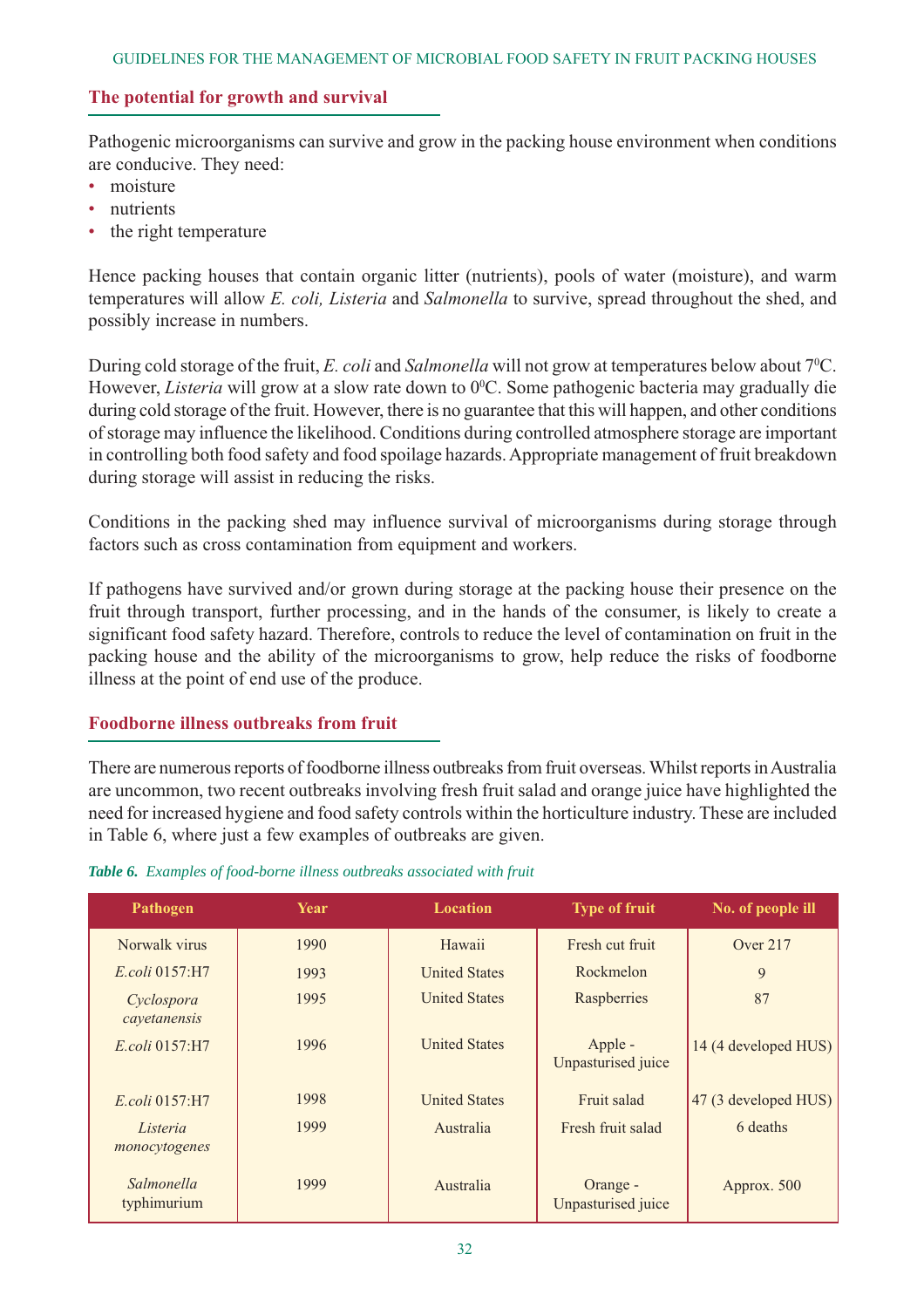# **Appendix 3 - Quality Assurance in Packing Houses**

#### **Background**

Quality assurance is now understood to include formal risk assessment and risk management systems in food chain businesses to identify hazards or risks and manage them accordingly. Industry recognises that this provides broad benefits and satisfies customer needs.

The food industry must formally show that their products and services are of an agreed quality for the customer. This includes all aspects of food safety<sup>10</sup> and many management systems have developed and been implemented that demonstrate compliance with food safety issues.

# **Quality assurance programs in horticulture**

The choice of the quality assurance program to be used rests with the individual business. As with any management program, it must meet the needs of the business, and provide the desired outcomes for business flexibility and growth. Whilst it is important for businesses to be able to make choices it is often difficult to discern the real differences between QA program options. There is a plethora of 'brand name' programs available<sup>6</sup> - the challenge is to understand the underlying principles and tailor the system to suit the purpose.

A primary requirement of any quality assurance program is to ensure that the minimum food safety requirements are recognised and that they can be satisfactorily managed by implementation of the program. Precedents and actions from past food safety events help determine what those minimum requirements might be. Fresh produce purchasers in the food chain also provide guidance on minimum requirements through application of supplier specifications. A combination of guidelines and requirements from the market and regulatory authorities assists in assessing minimum control levels. Focus on customer driven specifications increases the standards of food quality and food safety control throughout the industry.

In the latter part of the 1990s, the internationally recognised risk management tool HACCP (the Hazard Analysis and Critical Control Point system), previously prominent in systems managing high risk foods (dairy, meats, seafood and processed foods), became the accepted basis of management of food safety risks at the base of the fresh produce supply chain.

The management systems developed have used the HACCP methodology to provide the rigor in identifying and managing real risk. This has been housed in formal frameworks that can be externally audited or assessed for compliance by a third party to verify compliance and authenticate the process.

Two levels of quality assurance system development have evolved around the use of HACCP and third party verification. They are full HACCP systems and supplier systems based on HACCP principles.

# **Full HACCP Systems**

Full HACCP systems use the complete 12 step HACCP methodology in a formal rigorous way to define the business system, identify risks to agreed quality and food safety requirements, and develop management controls for them.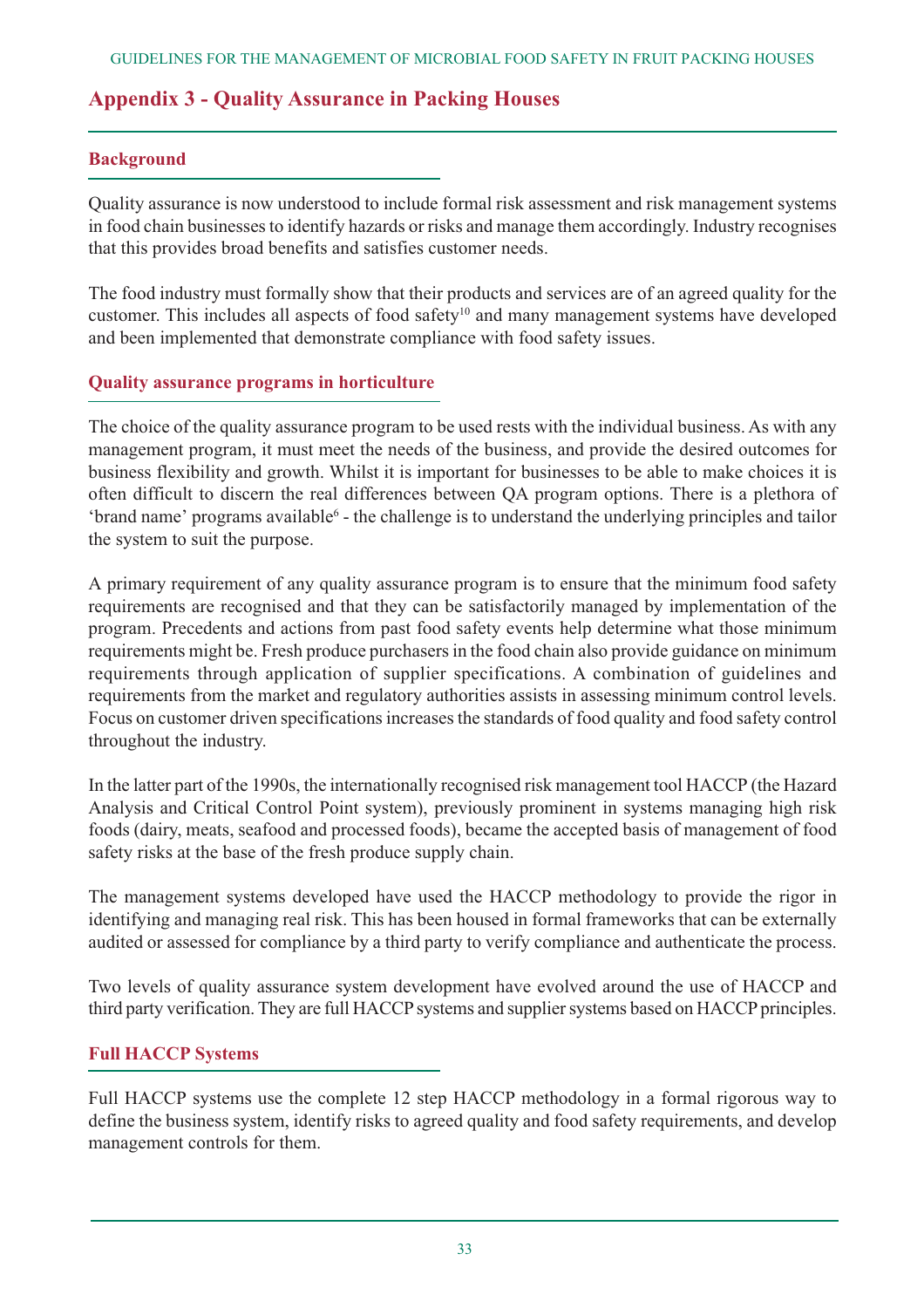#### GUIDELINES FOR THE MANAGEMENT OF MICROBIAL FOOD SAFETY IN FRUIT PACKING HOUSES

Independent third party auditors, who must be technically competent in the area being audited, audit all these systems.

System types range through the generally more complex ISO 9000 series with HACCP included for very large businesses, through proprietary systems like Woolworth's Vendor Quality Management System (WVQMS), the SQF 2000 and 1000 programs, and other less defined systems developed around HACCP.

These systems are the preferred option in the market particularly for larger producers, packing sheds, transporters, wholesalers, retailers, processors and the food service industries.

Programs like the SQF systems add a further rigour and level of integrity to their system by requiring consultants developing systems and the external auditors to be technically competent and qualified through formal training programs and accreditations. This training extends to businesses developing systems and provides a level of consistency through systems.

Concern over the effects of these requirements on small business operators in primary production has seen the rationalising of some of these full HACCP systems to provide viable producer-only versions that dovetail into the bigger packing shed or wholesaler programs to enhance marketing arrangements.

# **Approved supplier programs**

Control of suppliers is one element of an ISO 9000 management system. Approved Supplier Programs built from this element provide a base on which to build a full quality assurance system for larger packing houses and distribution chains.

Approved Supplier Programs are recognised as a first step to full HACCP certification for the supply chain. The Freshcare COP13, like Cattlecare and Flockcare for example, has added many system management (HACCP) components to the original Approved Supplier Guidelines. These now include elements such as verification to meet retailer requirements as in the full HACCP process.

An Approved Supplier Program can consist of a simple supplier contract with a packer or wholesaler, where operators keep detailed records of chemical treatments used, and other relevant checks of the production system.

The Freshcare Code of Practice is a detailed approved supplier program that focuses on food safety and involves:

- 1.5 days training on food safety risks
- risk assessment on farm
- development of a risk assessment plan
- on-site approval

These programs are designed to reduce costs to operators, meet basic food safety requirements, and have a base acceptance in the market. However, quality assurance programs require additional management processes.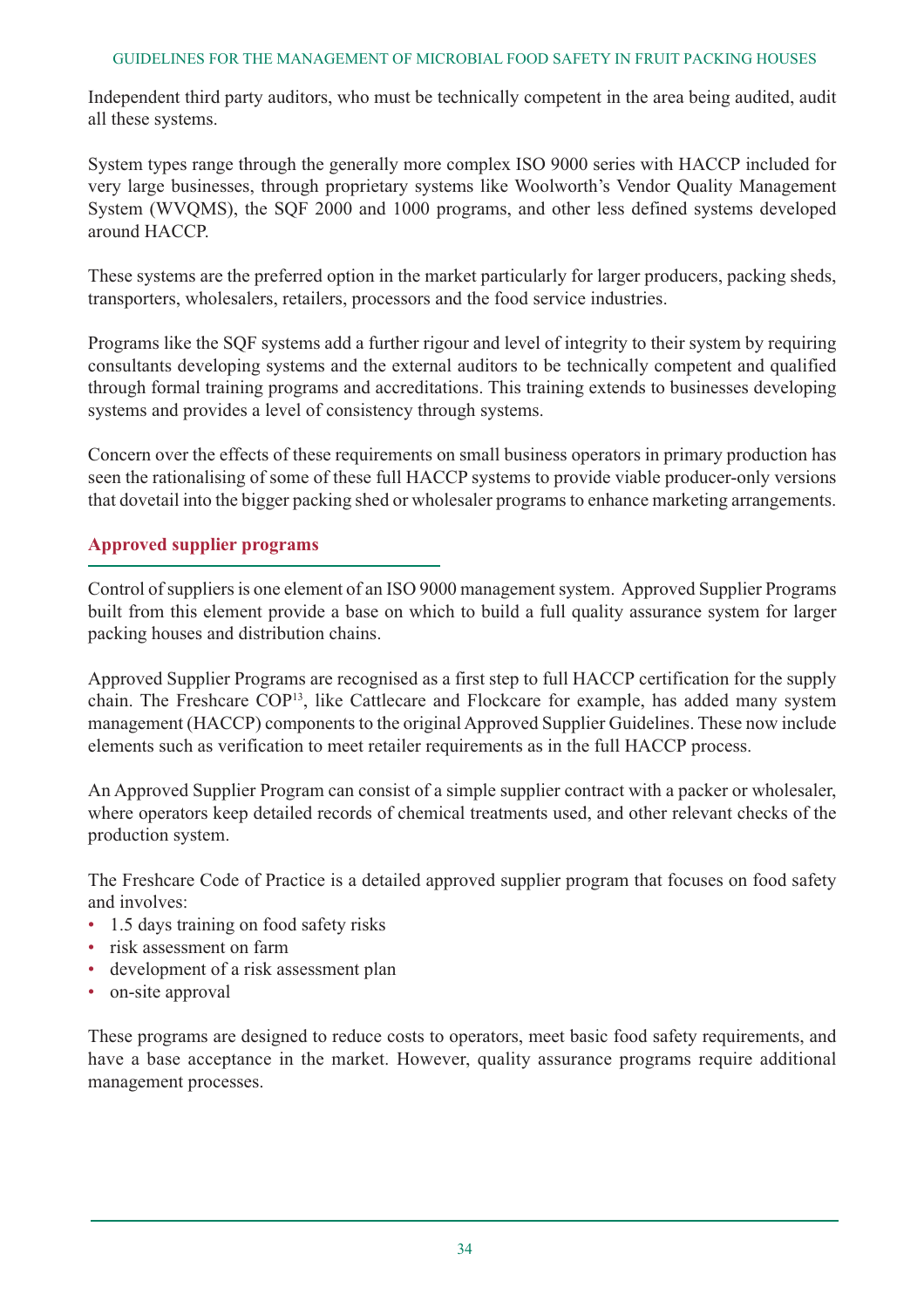#### **Minimum system requirements**

Minimum requirements for a basic quality assurance system include the following:

Staff skills training appropriate to the responsibilities and duties. Training can be conducted on-site and is designed to be relevant to the identified risks and the management needs of each business.

A management plan relative to the risk needs to be implemented. This provides a framework to meet customer requirements.

Records of responsibilities and completion of tasks that impact on food quality and safety need to be kept. This demonstrates control over food safety and provides paths to follow in the event of an investigation.

#### **Support programs and Codes of Practice**

The management requirements of the HACCP, or equivalent program system, must be easily applied on a practical level within the business. This requires co-existence of implementation strategies and ongoing management and review.

Training and effective ongoing management are supported by procedures and guidelines that may be additional to the business's quality assurance program. These can include industry Codes of Practice to identify and plan management of risks and ensure critical tasks are carried out as planned. They should incorporate Good Hygiene Practice (GHP), Good Manufacturing Practice (GMP), and Good Agricultural Practice (GAP). Publications such as the "Guidelines for On-farm Food Safety for Fresh Produce" and the "Guideline for the Management of Microbial Food Safety in Packing Houses" should be used. A number of relevant documents are generally required to ensure adequate and appropriate information is available to manage risks.